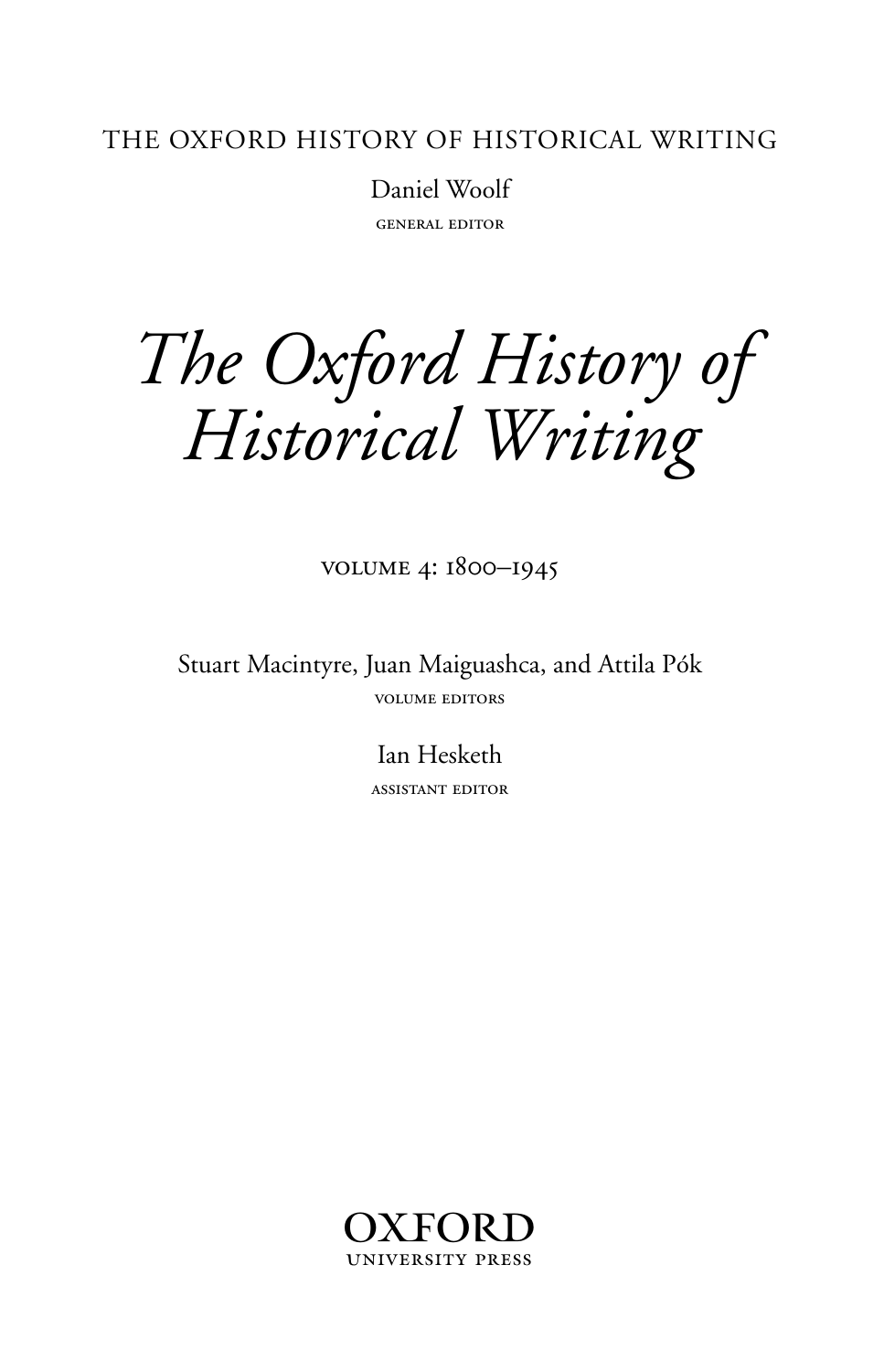### *Contents*

| List of Maps                                                                                                                 | XV1 |  |
|------------------------------------------------------------------------------------------------------------------------------|-----|--|
| Notes on the Contributors                                                                                                    |     |  |
| <b>Advisory Board</b>                                                                                                        | xxi |  |
| Editors' Introduction<br>Stuart Macintyre, Juan Maiguashca, and Attila Pók                                                   | 1   |  |
| PART I: THE RISE, CONSOLIDATION, AND CRISIS<br>OF EUROPEAN TRADITIONS                                                        |     |  |
| I. The Invention of European National Traditions in<br>European Romanticism<br>Stefan Berger                                 | 19  |  |
| 2. The Intellectual Foundations of Nineteenth-Century<br>'Scientific' History: The German Model<br>Georg G. Iggers           | 4I  |  |
| 3. Contemporary Alternatives to German Historicism in the<br>Nineteenth Century<br>Eckhardt Fuchs                            | 59  |  |
| 4. The Institutionalization and Professionalization of History<br>in Europe and the United States<br>Gabriele Lingelbach     | 78  |  |
| 5. 'Experiments in Modernization': Social and Economic<br>History in Europe and the United States, 1880–1940<br>Lutz Raphael | 97  |  |
| 6. Lay History: Official and Unofficial Representations, 1800–1914<br>Peter Burke                                            | Н5  |  |
| 7. Censorship and History, 1914–45: Historiography in<br>the Service of Dictatorships<br><b>Antoon De Baets</b>              | 133 |  |
| PART II: HISTORICAL SCHOLARSHIP AND NATIONAL<br><b>TRADITIONS</b>                                                            |     |  |
| 8. German Historical Writing<br>Benedikt Stuchtey                                                                            | 161 |  |
| 9. Historical Writing in France, 1800-1914<br>Pim den Boer                                                                   | 184 |  |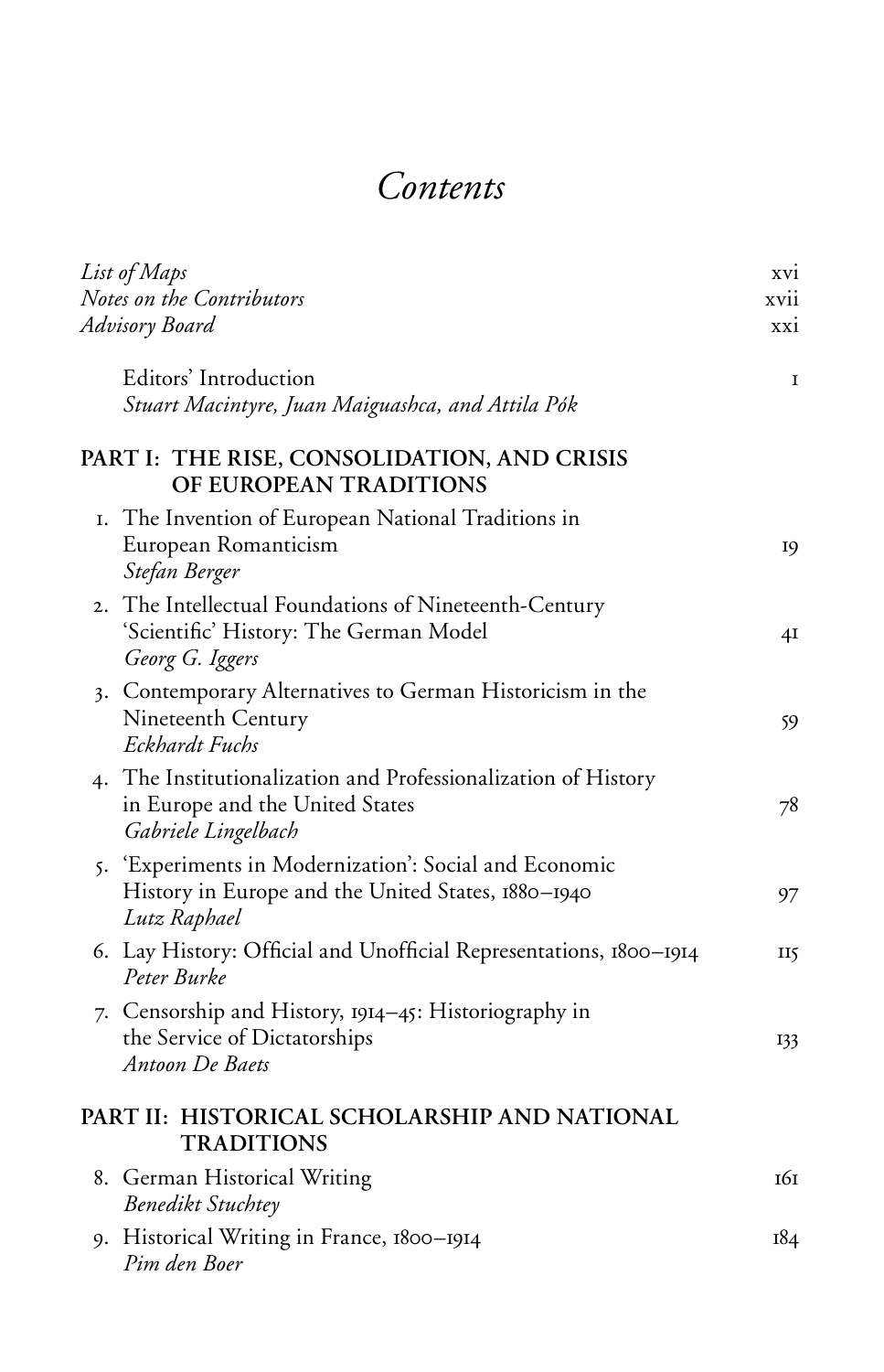| xiv | Contents                                                                                                     |                 |  |  |  |
|-----|--------------------------------------------------------------------------------------------------------------|-----------------|--|--|--|
|     | 10. Shape and Pattern in British Historical Writing, 1815–1945<br>Michael Bentley                            | 204             |  |  |  |
|     | II. The Polycentric Structure of Italian Historical Writing<br>Ilaria Porciani and Mauro Moretti             | 225             |  |  |  |
|     | 12. Historical Writing in Spain and Portugal, 1720-1930<br>Xosé-Manoel Núñez                                 | 243             |  |  |  |
|     | 13. Scandinavian Historical Writing<br>Rolf Torstendahl                                                      | 263             |  |  |  |
|     | 14. Historical Writing in the Low Countries<br>Jo Tollebeek                                                  | 283             |  |  |  |
|     | 15. The Golden Age of Russian Historical Writing: The Nineteenth<br>Century<br>Gyula Szvák                   | 303             |  |  |  |
|     | 16. East-Central European Historical Writing<br>Monika Baár                                                  | 326             |  |  |  |
|     | 17. Historical Writing in the Balkans<br>Marius Turda                                                        | 349             |  |  |  |
|     | PART III: EUROPE'S OFFSPRING                                                                                 |                 |  |  |  |
|     | 18. Writing American History, 1789-1945<br>Thomas Bender                                                     | 369             |  |  |  |
|     | 19. The Writing of the History of Canada and of South Africa<br>Donald Wright and Christopher Saunders       | 390             |  |  |  |
|     | 20. Historical Writing in Australia and New Zealand<br>Stuart Macintyre                                      | 4I <sub>O</sub> |  |  |  |
|     | 21. Historical Writing in Mexico: Three Cycles<br>D. A. Brading                                              | 428             |  |  |  |
|     | 22. Brazilian Historical Writing and the Building of a Nation<br>Ciro Flamarion Cardoso                      | 447             |  |  |  |
|     | 23. Historians in Spanish South America: Cross-References<br>between Centre and Periphery<br>Juan Maiguashca | 463             |  |  |  |
|     | PART IV: NON-EUROPEAN CULTURAL TRADITIONS                                                                    |                 |  |  |  |
|     | 24. The Transformation of History in China and Japan<br>Axel Schneider and Stefan Tanaka                     | 491             |  |  |  |
|     | 25. The Birth of Academic Historical Writing in India<br>Dipesh Chakrabarty                                  | 520             |  |  |  |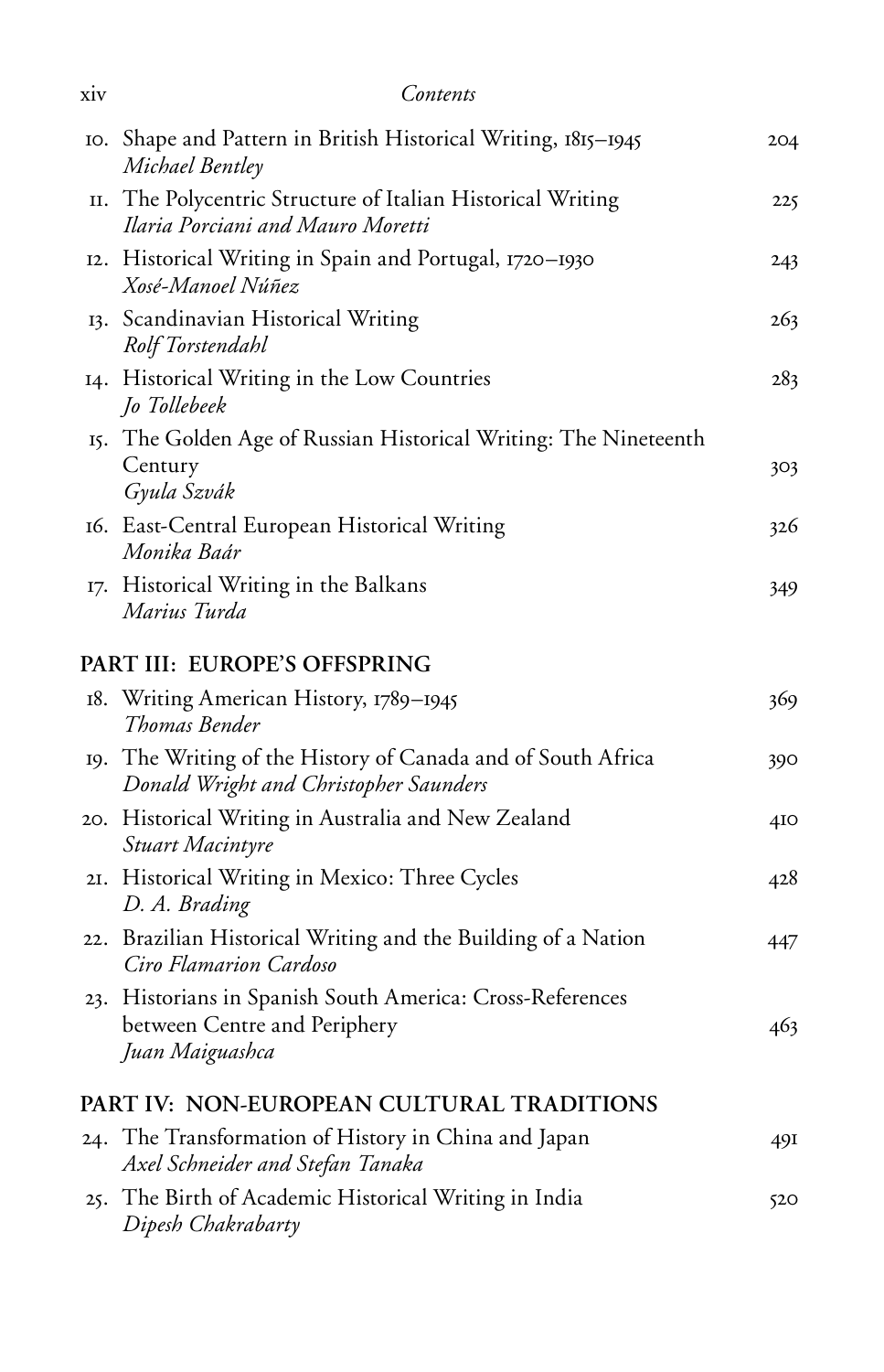|       | Contents                                                                                                | XV  |
|-------|---------------------------------------------------------------------------------------------------------|-----|
|       | 26. Southeast Asian Historical Writing<br><b>Anthony Milner</b>                                         | 537 |
|       | 27. Late Ottoman and Early Republican Turkish Historical Writing<br>Cemal Kafadar and Hakan T. Karateke | 559 |
|       | 28. Historical Writing in the Arab World<br>Youssef M. Choueiri                                         | 578 |
|       | 29. History in Sub-Saharan Africa<br>Toyin Falola                                                       | 597 |
| Index |                                                                                                         | 619 |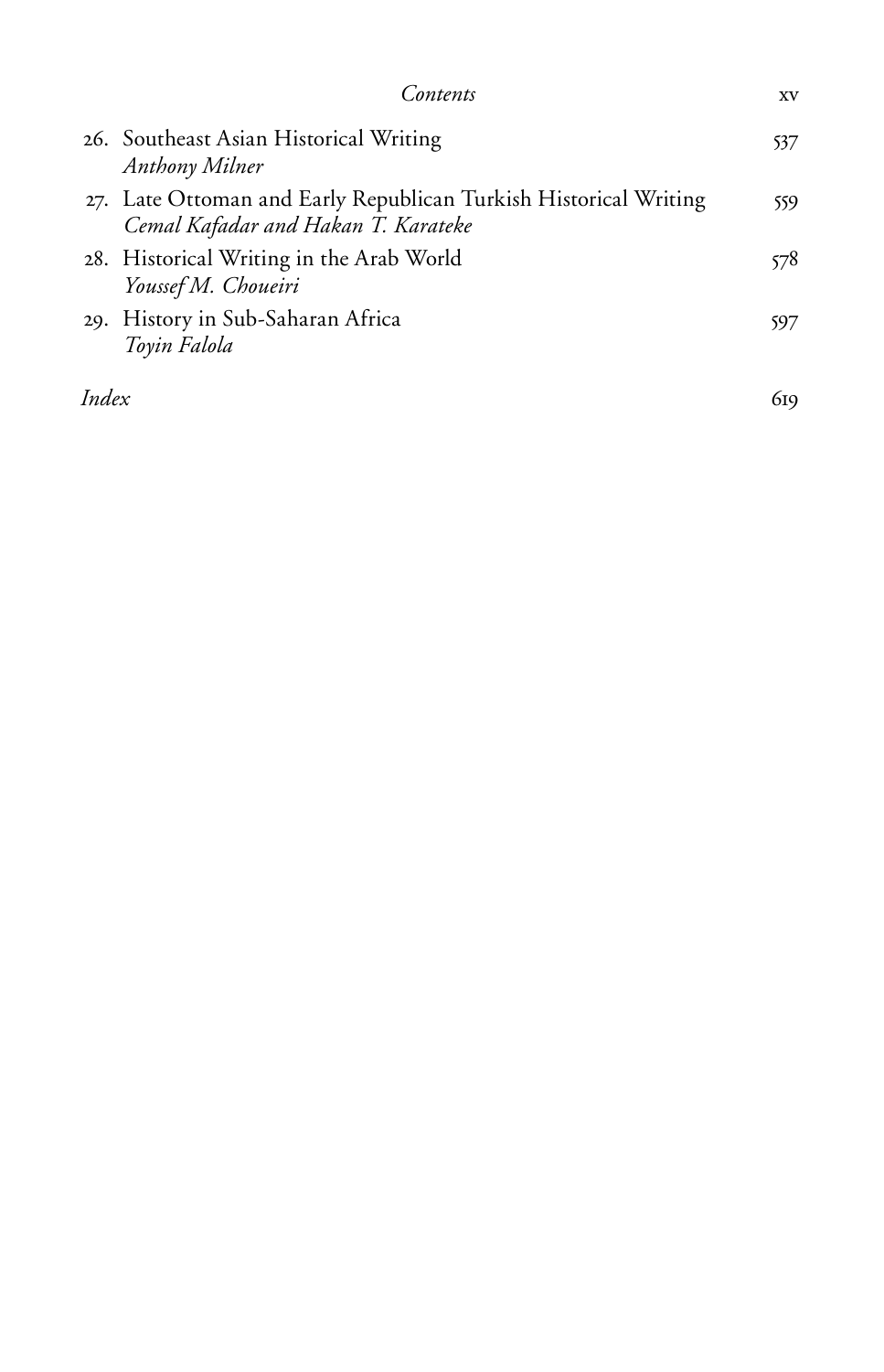# Chapter 27

## <span id="page-4-0"></span>Late Ottoman and Early Republican Turkish Historical Writing<sup>1</sup>

 *Cemal Kafadar and Hakan T. Karateke* 

 The Ottomans had a long tradition of composing biographical dictionaries, the scope of which ranged from poets to scholars and from statesmen to florists. A biographical dictionary for historians was compiled only in 1843, however. Mehmed Cemaleddin, an editor and proofreader at the Ottoman official gazette, *Taqvim-i veqayi* [Calendar of Events], who was commissioned with the task, admits that it proved unfeasible for him to examine all the unpublished works of history in the manuscript libraries and gather information on their lesser-known authors. Thus he decided simply to include those authors whose works were commonly in circulation and came up with some forty-six history-writers for his dictionary, which covers a broad period from the sixteenth century to the 1840s.<sup>2</sup> He makes only one obvious classification, treating the historians who occupied the imperial post of annals-writer as one group ( *vaqanüvis* ), and the rest of the historians as another *(müverrih)*. If the historians in the biographer's first group collected wages from the imperial treasury, the individuals in the second group were also certainly no freelance historians. The *majority* of Ottoman historywriting up to the nineteenth century was either directly commissioned by the court, or submitted to the statesmen from within the court circles in the hope of monetary or professional recognition—or, alternatively, the authors were actually court affiliates or members of the central bureaucracy. Before the nineteenth century, there was little scope for an historian to write professionally and survive financially other than by writing under the patronage of a court member in Istanbul.

<sup>&</sup>lt;sup>1</sup> 'Ottoman' historical writing necessarily includes any historical work, written in any language, ranging from Arabic to Armenian and Persian to Serbian, by any Ottoman subject. While a comparative survey of all history-writing in the Ottoman lands would be the desired treatment of this subject, this chapter aims, for practical reasons, to include only historians who wrote in Turkish. 2 Mehmed Cemaleddin, *Osmanlı tarih ve müverrihleri: Âyine-i zurefa* (Istanbul, 1314/1896–97), <sup>4</sup> ;

new edn by M. Arslan (Istanbul, 2003), 25.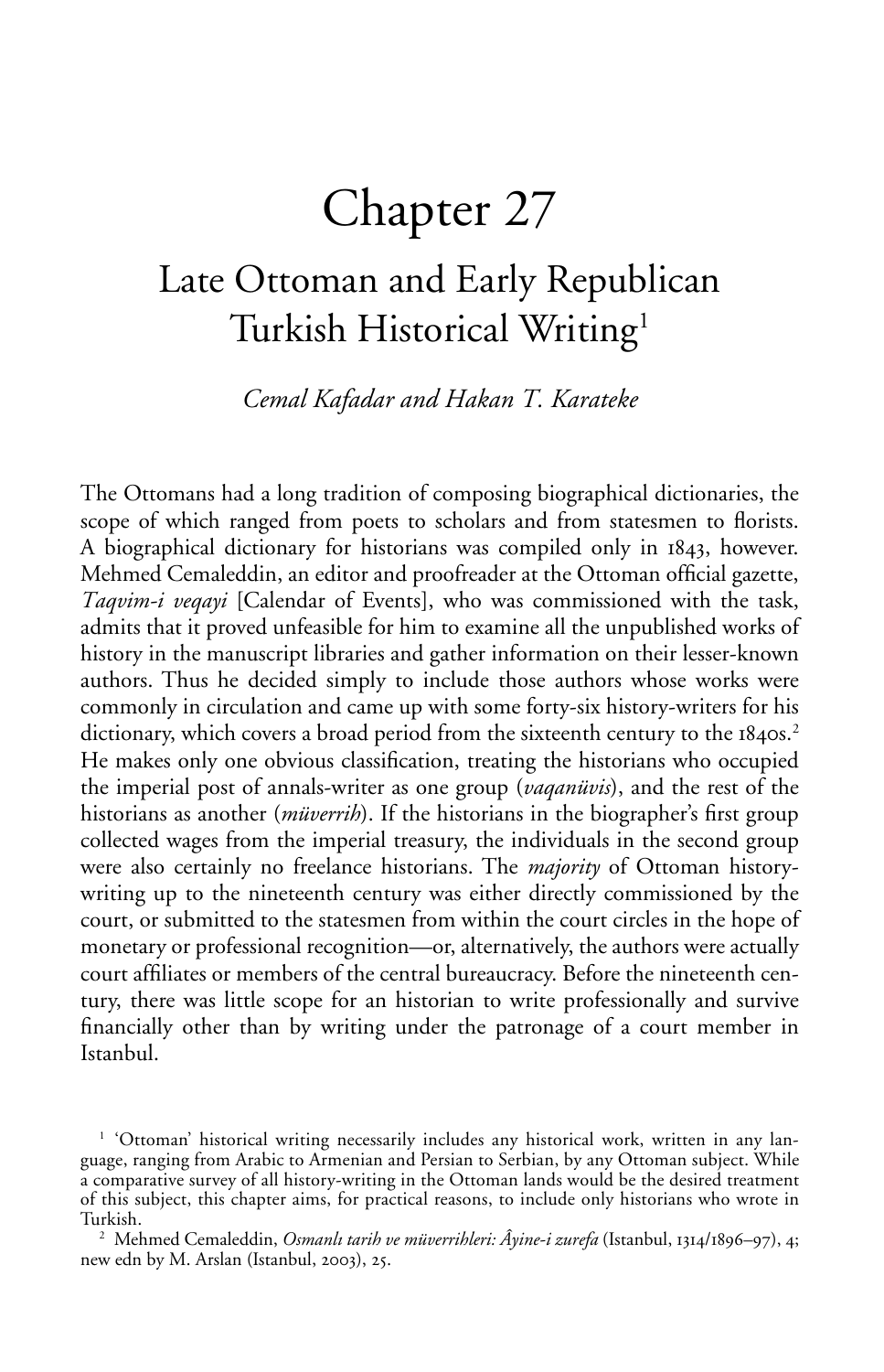#### 560 *The Oxford History of Historical Writing*

 This circumstance had two clear consequences. First, imperial ideology came to constitute the general framework for history-writing from the fifteenth century. The most prominent characteristic was the avoidance of an unfavourable stance towards the embraced pillars of the state, such as the Ottoman ruling doctrine of securing 'world order' (*nizam-1 alem*), or current or recent policies, which could possibly jeopardize the greater good of 'religion and state' (*din ü devlet*) in the common rhetoric, that is the contemporary government. There are a few known instances of a court historian submitting a work to the court and being advised to rewrite parts of it, especially those concerning events that had a direct bearing on contemporary politics.<sup>3</sup> However, critical remarks on the government's policies did find their way into many works, either originating from the critical mind of the historian (Naima, early eighteenth century), or stemming from frustration about unrealized prospects (Âli, late sixteenth century), or a personal conflict or discontent with members of the ruling apparatus (Kusmani, early nineteenth century). Especially after the late sixteenth century, those with a critical viewpoint interpreted many developments as signs of disorder and decline compared with the age of the great sultans from Mehmed II to Süleyman I; this decline-and-reform discourse, which hovered between the analytical and the polemical, found great resonance. Even the imperial annalists could make critical remarks about former sultans in a direct or indirect manner, when the current political and intellectual climate rendered the policies of these rulers passé. This strategy was also employed by historians to obliquely criticize the current government. The second consequence of the fact that the majority of historians were writing at and for the court was that the works were invariably Istanbul-centred and written from the perspective of the imperial throne city. Istanbul was the centre of the world and all events in the provinces were mentioned only insofar as they had relevance to events in Istanbul.

 Poetry had always been a more prestigious genre than prose in Ottoman literature. In line with the extensive Middle Eastern tradition, it was seen as a fertile ground for original imagery (*bikr-i mana*) and, indeed, creativity was one of the primary prerequisites of an accomplished poet. That is also why only poets among the literati were deemed worthy of having separate biographical dictionaries devoted to them, not on account of some professional identity but solely by virtue of the genre they were writing in. Thus the fact that a separate biographical dictionary for historians was compiled only in the nineteenth century does not necessarily indicate a lack of interest in historical writing *per* se. Nevertheless, Ottoman poetry declined as a medium for historical narrative from the seventeenth century, and lost out by the nineteenth century to the more 'rational' writing style of prose.

 Ottoman historical writing was governed by clear expectations. Empiricism, be it accurate coverage of narrative sources or interviews with witnesses of events,

<sup>&</sup>lt;sup>3</sup> Cf. Bekir Kütükoğlu, 'Vekâyinüvis', İslam ansiklopedisi, 13 (1982), 282.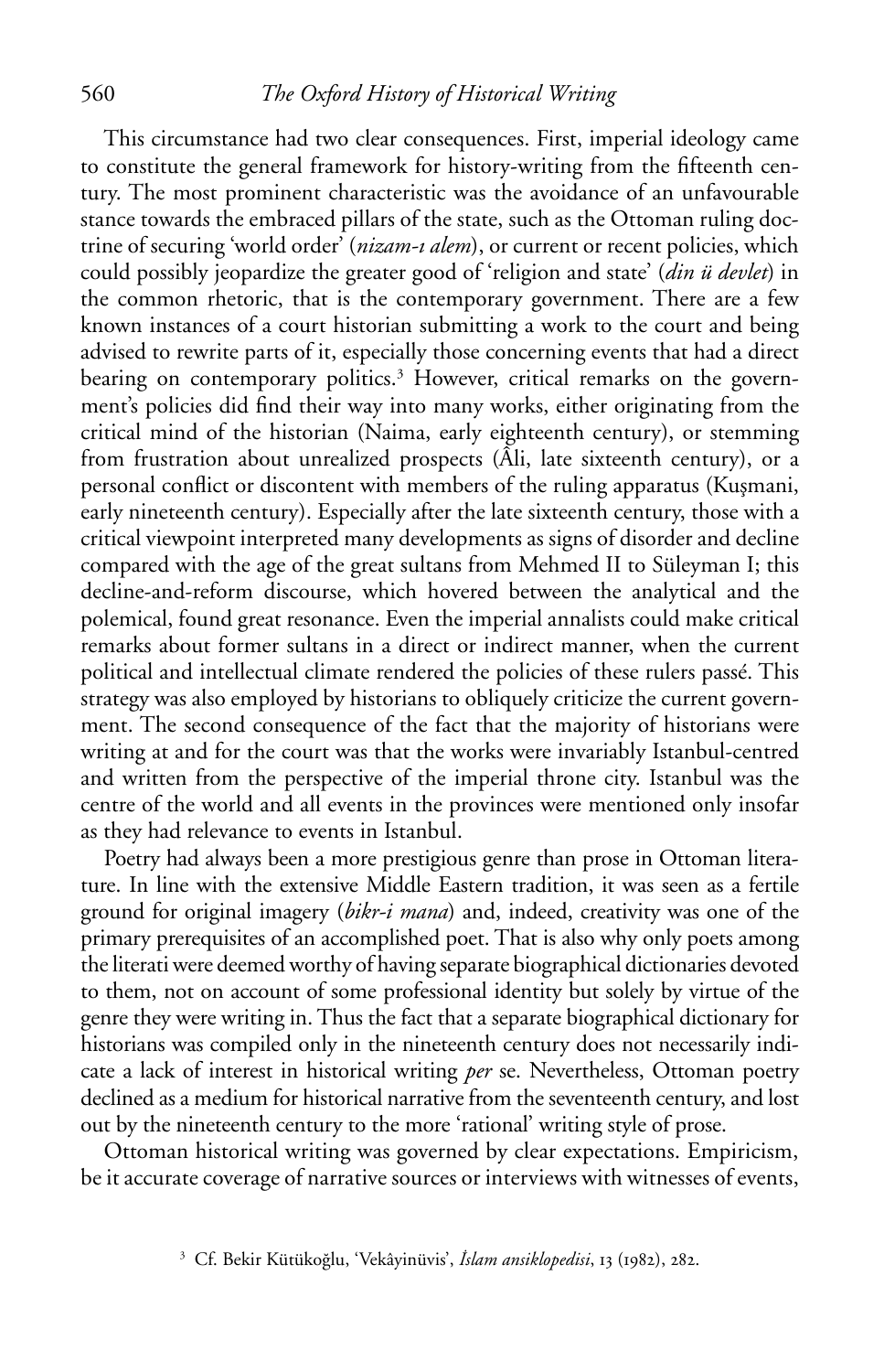and especially the use of archival resources, was vital. However, the systematic use of hard evidence, such as dedicatory inscriptions or coinage, was not a familiar method. Many works, and especially those by imperial annalists, transcribed significant documents *in extenso*, clearly as a claim to excellence. A critical evaluation of official state documents, however, was not a common practice. Whereas poetry had protective mechanisms against plagiarism of imagery, historians freely transcribed long passages without any reference to their source. However, there was obviously some awareness of the issue, as several historians were careful to identify their sources. An author's style, analytical skills, and organization of the work, not to mention wittiness, were the decisive determinants of quality, and hardly anyone was concerned with originality. Since events could not possibly be a product of a creative imagination, but were either witnessed or recorded, it was assumed that once they were recorded, such accounts were common property.

#### IMPERIAL ANNALS

 The Ottoman court had regularly employed an imperial annalist since the beginning of the eighteenth century, and the coverage of the annals begins in the seventeenth century, with a gap of a few years caused by unrest in the city, and apart from the records from most of the reign of Abdülhamid II (r. 1876– 1909), which have yet to turn up. $^4$  The established practice was that, once appointed to his post, an annalist would continue to cover events from the time when his predecessor left off. This might require him to treat events before his time—ideally with the documentation he received from his predecessor and through access to the state archives. He was also expected to keep a record of current events, which he might find opportunity to work into a coherent narrative and submit to the court, or else leave as source material for his successor.

The annalists were often chosen from the central bureaucracy, more specifically from the prestigious group of court scribes, the *hacegân*, or else they were members of the *ulema* class (from either a juridical or professorial background). They would be scholars with a sound education in philology, and religious and other sciences, but not necessarily in history. In fact, the annalists' philological and epistolary skills were often the primary qualification for their appointment. An additional pattern can be discerned in the nineteenth century: although still

 <sup>4</sup> For example, the years 1142/1729–30 and 1201–2/1787–9 are missing. Cf. Mehmed Ârif, 'Silsile-i vukuat-ı Devlet-i aliyyeden zabt edilmeyen 1142 senesi hadisatı', *Tarih-i Osmani Encümeni mecmuası* , 1 (1328/1910), 53–64 ; Christoph K. Neumann, *Das indirekte Argument: ein Plädoyer für die Tanẓıma ̄ ̄t vermittels der Historie: die geschichtliche Bedeutung von Aḥmed Cevdet Paşas Taʾrıḫ̄* (Münster, 1994 ), 32 ; and cf. Kütükoğlu, 'Vekâyinüvis', 271–87.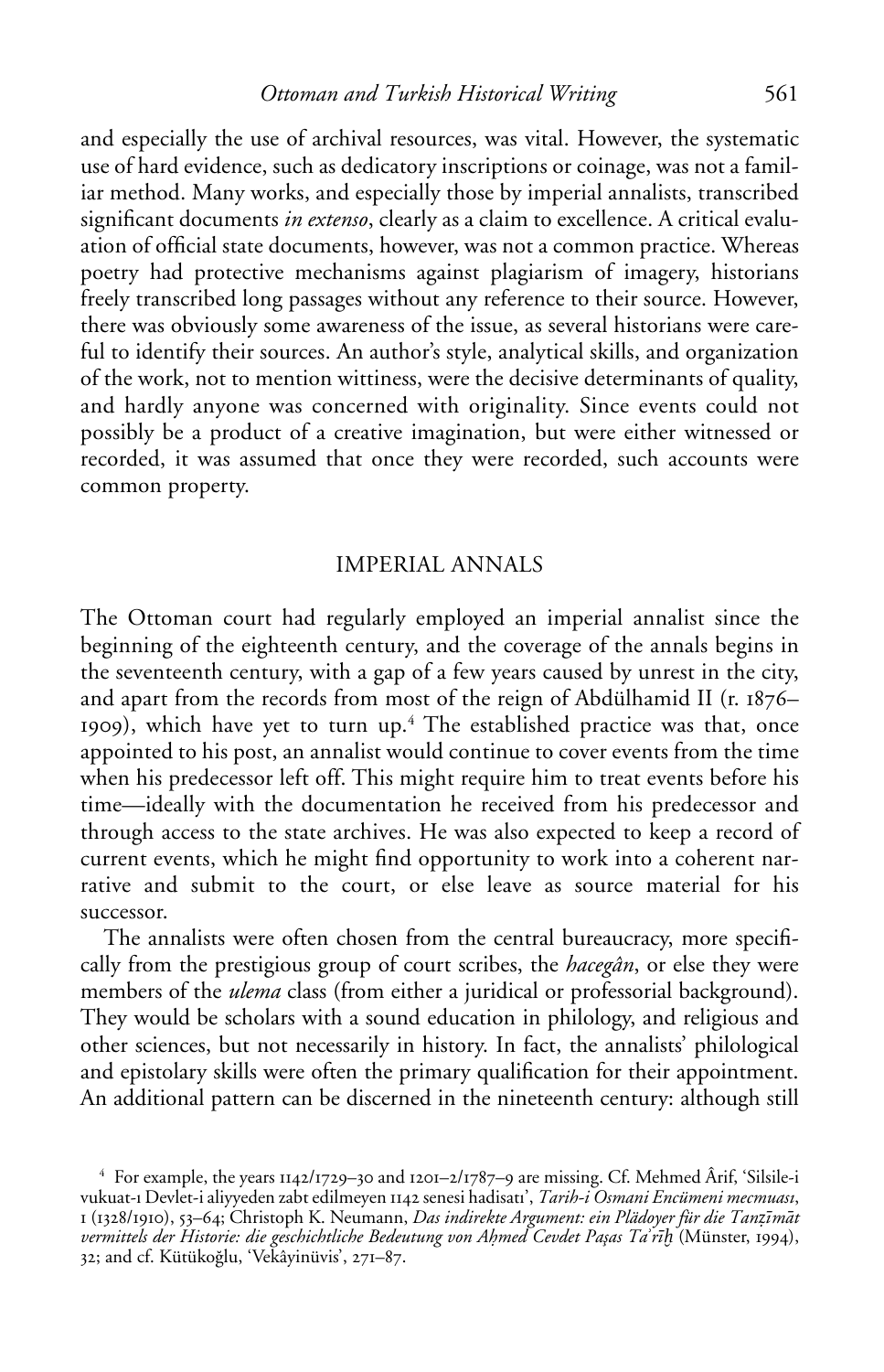| Annalist                        | Dates in office       | Period covered                                                         |
|---------------------------------|-----------------------|------------------------------------------------------------------------|
| Ahmed Vasif (4th time; d. 1806) | $1799 - 1806$         | $1800 - 4$                                                             |
| Mehmed Pertev (d. 1807)         | $1807$ (5 months)     | Left scattered notes                                                   |
| Ömer Âmir (d. 1815)             | $1807 - 8$ (3 months) | Left scattered notes                                                   |
| Ahmed Asim (d. 1819)            | $1808 - 19$           | 1805-July 1808                                                         |
| Sanizade (d. 1826)              | $1819 - 25$           | July 1808-August 1821                                                  |
| Mehmed Esad (d. 1848)           | $1825 - 48$           | September 1821-July 1825                                               |
| Recai Mehmed (d. 1874)          | $1848 - 53$           | No known work                                                          |
| Nail Mehmed (d. 1855)           | $1853 - 5$            | No known work                                                          |
| Ahmed Cevdet (d. 1895)          | $1855 - 66$           | $\left[1774 - 1826\right]$ *                                           |
| Ahmed Lutfi (d. 1907)           | 1866-1907             | August 1825-May 1876                                                   |
| Abdurrahman Şeref (d. 1925)     | $1909 - 19$           | $[1876 - 1908 \text{ missing}]$<br>July 1908–August 1909 <sup>**</sup> |

**Table 27.1.** The nineteenth-century imperial annalists and the periods covered by their works

\* Not a sequel to the foregoing imperial annals.

\*\* Further work by this historian is likely to surface.

being selected for their philological skills, the imperial annalists were now chosen from among the writers and editors of the official gazette, the *Taqvim-i veqayi* (first issue  $1831$ ). All the imperial annalists of the nineteenth century, with the exception of Ahmed Cevdet, held a position at the gazette. (See Table 27.1 for a list of nineteenth-century imperial annalists.)

 The common designation for an annalist in the nineteenth century was a *vaqanüvis* , which literally meant an 'event-writer'. Certain kinds of incidents typically qualified as an event, such as courtly, diplomatic, and military affairs, appointments, and the biographies of deceased persons of note. Some historians clearly knew how to enliven the narrative with additional details. Ahmed Cevdet's biographical excursions, masterfully interwoven with more serious accounts of political events, possess entertaining qualities. It was not unusual to discuss the philosophy and methodology of historical writing in the introduction. Events were recounted chronologically in a linear, onedimensional fashion, and were organized into months and years, although flashbacks were not uncommon features in the narrative. Occasionally, the narrative of a record would be interrupted when the events stretched over to the following year, and would be resumed under the heading for the next year.

The influence of the majority of the annalists has been restricted. Their works still remain unedited, and the essential qualities of their historical writing have not attracted sustained scholarly attention. One remarkable exception is Ahmed Cevdet, who wrote a twelve-volume history covering the years 1774–1826, which, because of its early publication and the author's fluid style, had an enormous effect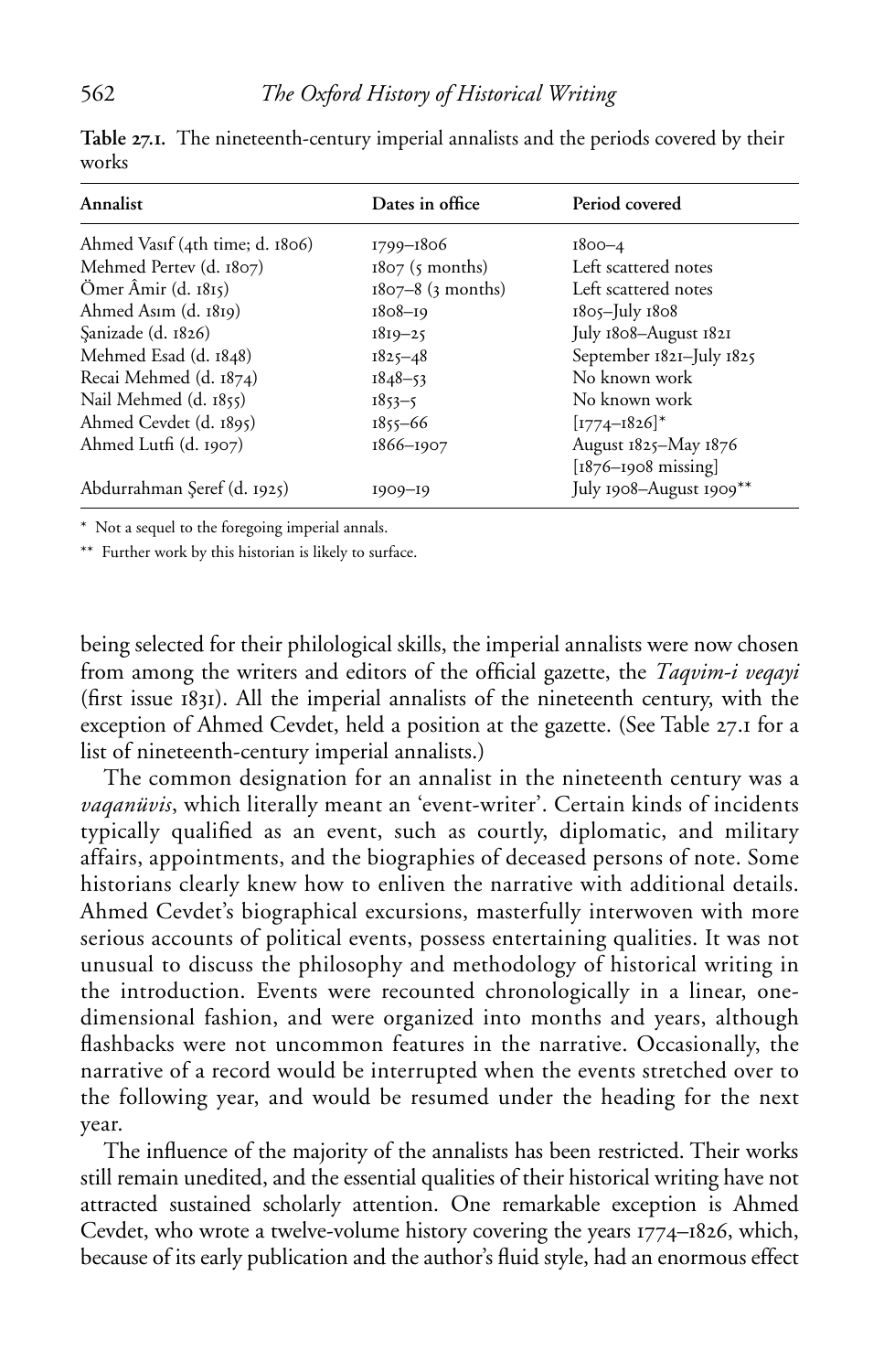on later scholarship on this era.<sup>5</sup> However, Cevdet was unusual in that he did not write his history as a sequel to the foregoing imperial annals. He was initially commissioned by the Academy of Sciences (*Encümen-i danis*) to undertake a reevaluation of this age of reforms, and only later appointed annalist. Furthermore, he probably owes his fame more to his witty and gossipy journals ( *Tezâkir* ), which he kept during his tenure as imperial annalist, than to his history-writing.

Although Ahmed Lutfi, imperial annalist for more than forty years (1866– 1907), was harshly criticized for having used the *Taqvim-i veqayi* as his main source, $\rm ^6$  given the nature of this official gazette the criticism is not totally justified. *Taqvim* emerged more or less as a 'blog' of events, not so different from the *ceride-i yevmiyyes* (daily journals), which the annalists were accustomed to keep in order to pass on to their successors as source material. As we have seen, several of the writers and editors of the gazette were imperial annalists. Hence there is reason to believe that the *Taqvim* was regarded almost as a contemporaneous chronicle. It was inevitably viewed as a new medium of historical writing, with its tacitly accepted role of expressing the state's position on events. The publishers mentioned in the first issue that it sometimes took twenty to thirty years until people had access to history books written about recent events, and that one of the purposes of the gazette would be to provide immediate access to historiography. What qualified as 'news' in the gazette was not very different from what would be included in an Ottoman annal.

 Ahmed Lutfi had his own complaints. Apparently, he did not receive an abundance of source material for the period with which he was charged, and ready access to the archives was not provided to him. The main reason for his dissatisfaction, however, seems to be the waning importance and prestige of the office of imperial annalist. A critical approach to the conventions of annal-writing had emerged by the mid-nineteenth century. A revealing petition submitted to the grand vizier by Recai Mehmed just after his appointment to the post of imperial annalist in 1848 indicates that even he found the tradition problematic at this point.<sup>7</sup> In his petition to the grand vizier requesting assistants, Recai Mehmed suggested that the traditional practices had inevitably produced a one-sided historiography. The use of primary sources written from the perspective of the political entities with which the Ottoman state was in conflict would bring about a more balanced view. Recai Mehmed thus considered the unilateral nature of the sources to be the main shortcoming of the annals written by his predecessors.<sup>8</sup>

 <sup>5</sup> Ahmed Cevdet, *Tarih-i Devlet-i aliyye* , 12 vols. (Istanbul, 1854–84). 6 For example A. Şeref in his introduction to vol. 8 of Ahmed Lutfi 's *Tarih* (Istanbul, 1906), <sup>3</sup>; Mükrimin Halil Yinanç, 'Tanzimattan Meşrutiyete kadar bizde tarihçilik', in *Tanzimat I* (Istanbul, 1940), 575 ; and Ercüment Kuran, 'Ottoman Historiography of the Tanzimat Period', in Bernard Lewis and P. M. Holt (eds.), *Historians of the Middle East* (London, 1962), 423.<br><sup>7</sup> Recorded in Mehmed Cemaleddin, *Osmanlı tarih ve müverrihleri*, 105–11; Arslan edn, 99–103.<br><sup>8</sup> Criticisms along the same line were also

*Osmaniyye* (Istanbul, 1856–75).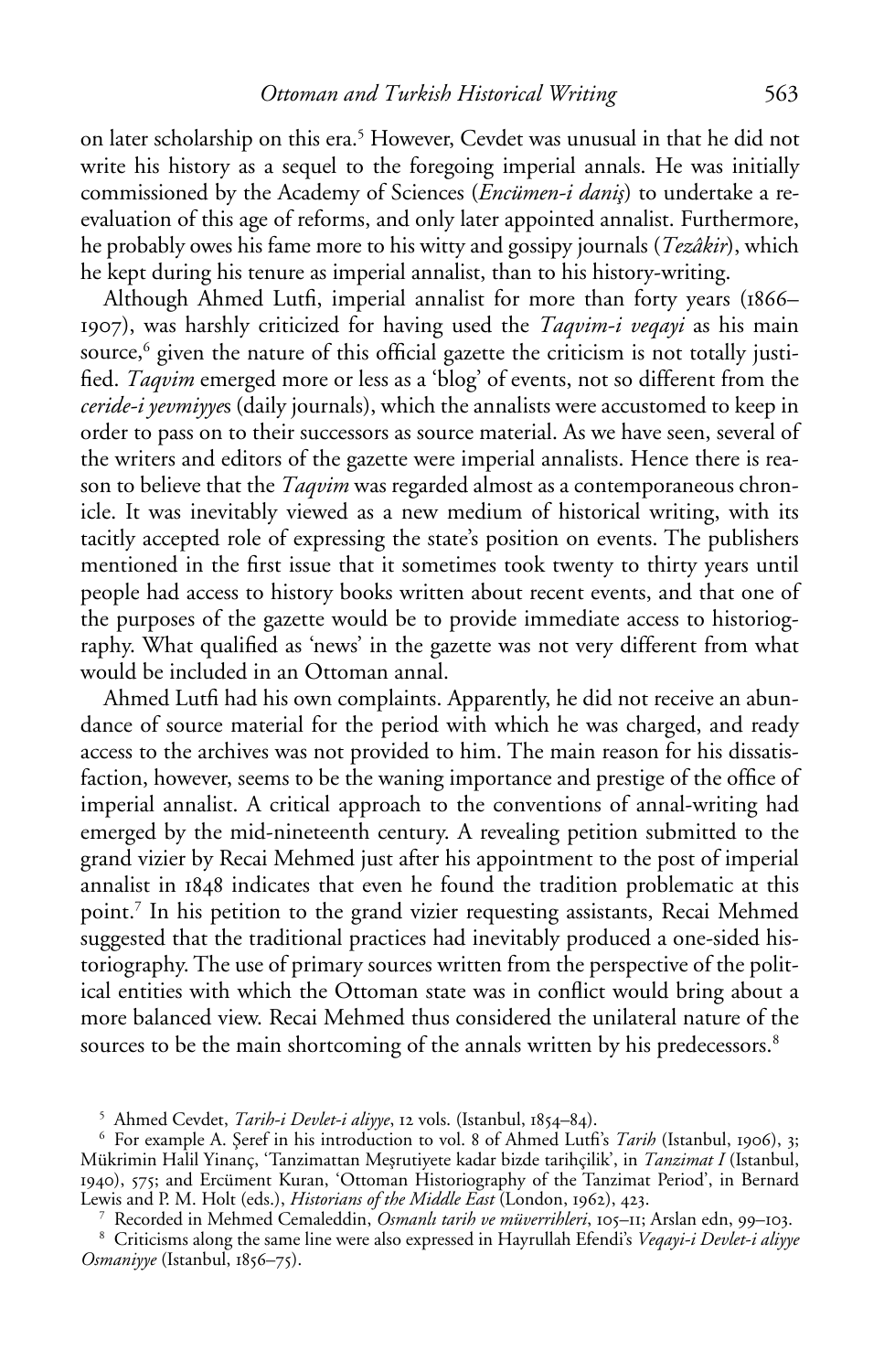#### 564 *The Oxford History of Historical Writing*

 A similarly disapproving approach towards earlier historiography became almost a standard thread in later discussions on historical writing, and it became increasingly harsh and dismissive in tone. The annalists were again the target of reproach, but the main points of criticism were different. The primary critiques were that the annalists recorded events in chronological order without seeking to elucidate any causal relationship between them; and that they were writing to justify the actions of the powerful statesmen. In the 1910s, when Mehmed Murad, a Daghestani émigré, accused the popular historian Ahmed Refik of, among other things, unduly justifying a former grand vizier's political actions, he declared that Refik's attitude resembled that of an 'old annalist's'. In his response, Refik dissociated himself from any tradition of annalistic historical writing. In comparing his two sources for the event under discussion, Refik was clearly dismissive of the eighteenth-century annalist Raşid and praised the German historian Wilhelm Bigge.<sup>9</sup>

 As historical writing evolved into a scholarly and investigative discipline, many historians of the new generation lamented that the earlier Ottoman historians and annalists had not written analytical monographs. The controversy surrounding the value of the annals has left its mark on Turkish historical scholarship. Modern historiography has a contradictory relationship with these accounts. On the one hand, it regrets that little information other than on battles, official appointments, or sultans' activities can be found in the annals. On the other hand, probably due to their almost uninterrupted coverage and easy accessibility, it makes extensive use of some of the annals, so that they continue to shape the modern historiography on the Ottoman Empire.

#### INDEPENDENT HISTORIES

 Until the nineteenth century, the model historical narrative was a well-disseminated, lengthy, and prestigious history produced by the court or for some courtly person. Even then, it could be further disseminated through copies and extracts. One can even speak of a certain kind of uniformity in narrative techniques and historical methodology. Thereafter, and especially in the second half of the nineteenth century, there was a rapid growth in the number of histories, the variety of subjects they covered, and the methodologies they utilized. With the democratization of historical writing, the court and the central bureaucracy ceased to be the sole centres of production of historical works and the time-honoured histories became less attractive as paradigm-setters. There were several reasons for this development.

 <sup>9</sup> For details of this debate see Christoph Herzog, *Geschichte und Ideologie: Mehmed Murad und Celal Nuri über die historischen Ursachen des osmanischen Niedergangs* (Berlin, 1996), 83–7 .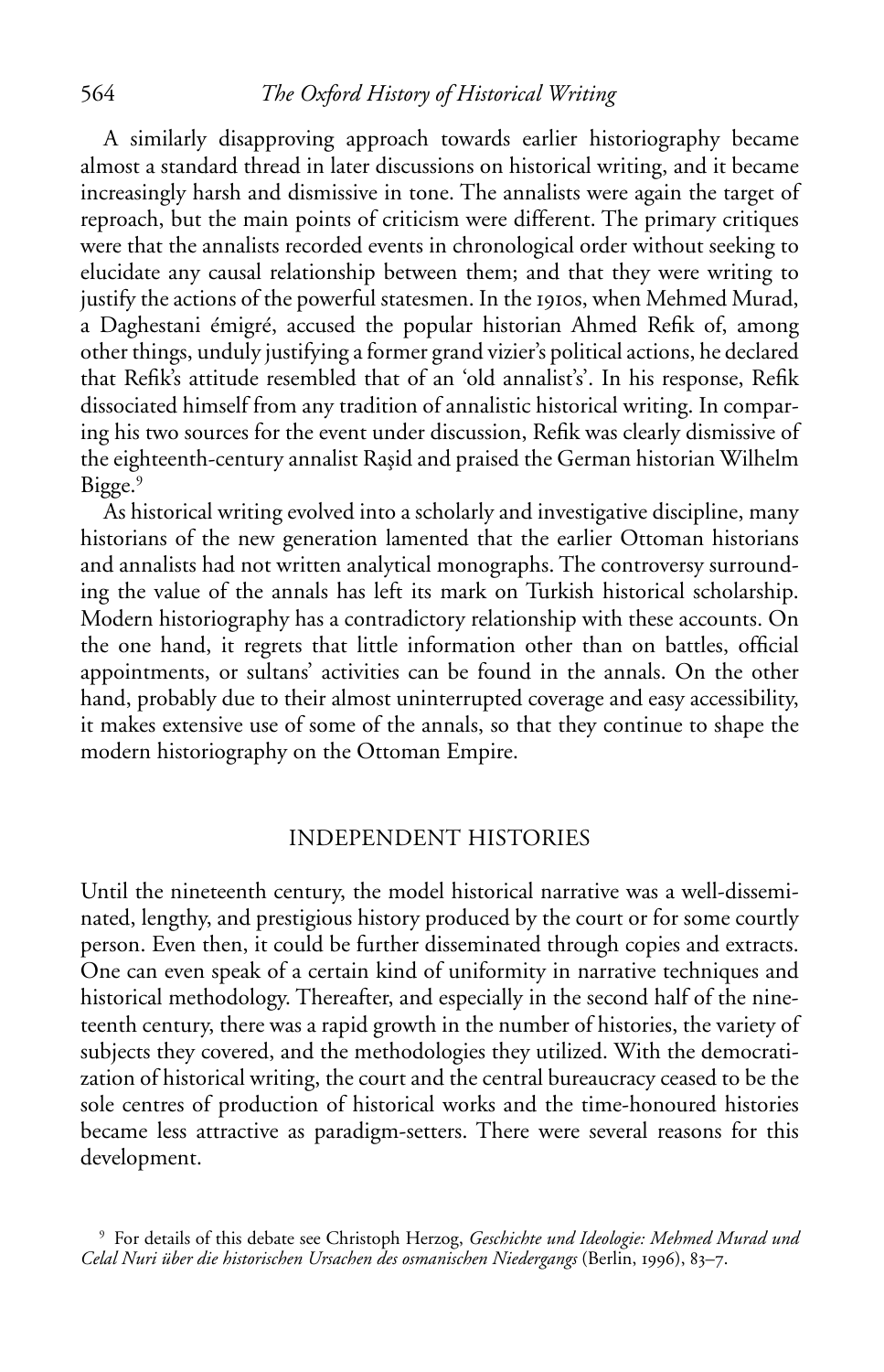As a result of the educational policies of the nineteenth century, the percentage of educated people—in addition to those who received training at the palace, as an official scribe, or in the medreses—rose considerably. The new school system produced a new generation of history-writers, and increased the readership. With this shift in the educational background of the historians, fewer historians from the *ulema* composed historical works in the traditional format of Persian and Arabic historical writing. There was also an influx of émigrés of Turkic origin from the Russian Empire. Several of the prominent historians of the late Ottoman and early republican period were educated under the tsarist system. Finally, while the spread of newspapers towards the mid-nineteenth century provided new opportunities for political discussion, Sultan Abdülhamid II's (r. 1876–1909) ruled with an iron hand and censorship drove many public intellectuals to resort to historical writing as a safe haven for political commentary. 10 The theoretical foundations of the major political ideologies of the late nineteenth and early twentieth centuries, namely Ottomanism and Turkish nationalism, were established primarily through the medium of historical writing.

 An accomplished Ottoman author was ordinarily expected to use at least three classical Islamic languages, Turkish, Arabic, and Persian ( *elsine-i selase* ). Moreover, some had access to works written in Greek and Latin, others to works in German, and an increasing number to works in French. There was a growing desire to appropriate contemporary Western European methods of reasoning and scholarship, which in turn shaped historical writing along with other literary and scientific output. An even greater impetus for this appropriation was the gradual break from the Persian and Arabic historical traditions.

 The translation of European historical works into Turkish, or their use as untranslated source materials, was one of the ways in which new historical methods were introduced. Turkish historical writing in this period made no original contribution to non-Ottoman historical writing: all works on non-Ottoman history were either direct translations of European works or else compilations. Joseph von Hammer-Purgstall's colossal *Geschichte des Osmanischen Reiches* [History of the Ottoman Empire] (10 vols., 1827–35) was one of the major works that exerted a wide influence. Hammer's history was embraced without any hesitation, unlike Johann Zinkeisen's similarly impressive seven-volume history of the Ottoman State (1840–63), which used solely European sources and found little or no reception.<sup>11</sup> Hammer's command of the Turkish language and his extensive use of Ottoman sources (some even before they began to be appreciated by Turkish historical writers) must have played a role in this. Hayrullah's *Veqayi-i Devlet-i aliyye Osmaniyye* [History of the Ottoman State] (1856–75), quite an

<sup>&</sup>lt;sup>10</sup> Neumann, *Das indirekte Argument*, 5.<br><sup>11</sup> Johann Wilhelm Zinkeisen, *Geschichte des osmanischen Reiches in Europa*, 7 vols. (Hamburg,  $1840 - 63$ ).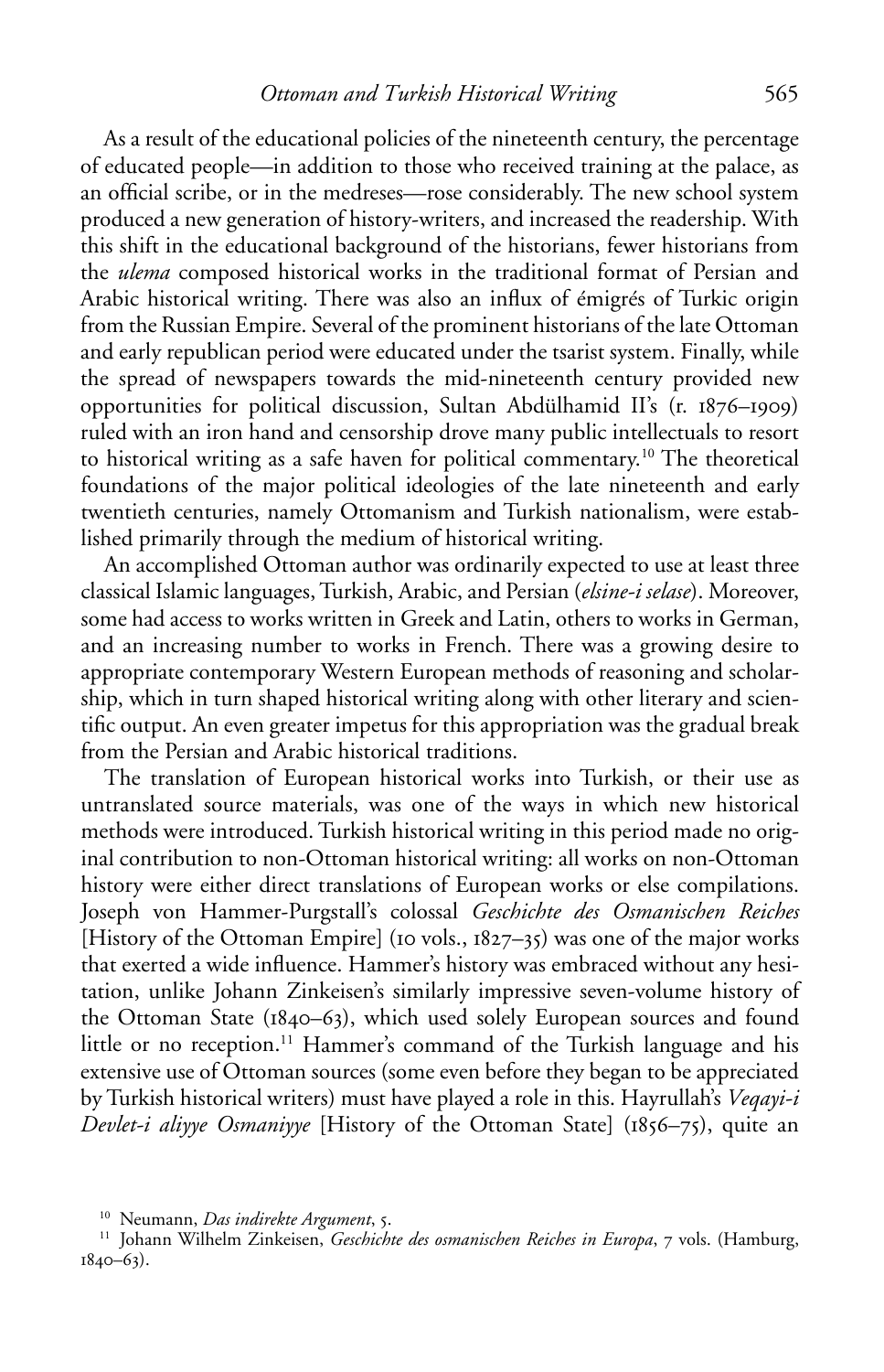admired work during the years it was in print, was apparently also influenced by the French translation of Hammer's oeuvre. Other renowned historians, both serious and popular, such as Namık Kemal, Kamil Paşa, and Abdurrahman Şeref, were also influenced by Hammer's history, appropriating ideas and paraphrasing passages from his work. 12

 Ottoman historical writing had traditionally seen itself, and its main subject the Ottoman dynasty, as a chapter within Islamic history. No groundbreaking Islamic history based on unusual sources seems to have been composed in the nineteenth century. *Qısas-ı enbiya ve tevarih-i hulefa* [The Tales of Prophets and Histories of Caliphs] (1874–86), by Ahmed Cevdet, achieved great popularity, mostly due to its articulate and uncomplicated language. The narratives of many pre-nineteenth-century 'universal' histories, some beginning with the creation of the world, traditionally flowed into the rise of Islam and developed into a considerably more detailed story of Ottoman history. History was considered to be advancing (although not necessarily 'progressing') towards its inevitable destination, the end of the world or the Judgment Day, and the eternal Ottoman State (*devlet-i ebed-müddet*), as it was called, was considered the last major phase in Islamic history. Separate treatments of Western and Eastern calendar systems, titulature of sovereigns or imperial genealogies do exist, but non-Islamic history did not feature in any Ottoman universal history, or figured only modestly. Yet, the nineteenth century witnessed the advent of a totally new notion of universalism. The earlier tradition was now dismissed by a new generation of historians, who switched to the dominant Western European-centred historical writing. In the hope of earning a place for Turks among historical nations with a 'true' history, nationalistic historians such as Mustafa Celaleddin attempted to prove that the Turks were members of the white Aryan race. Even before the rise of outright nationalistic discourse, Ahmed Cevdet's *History* treated Ottoman history as part and parcel of a world history which had Europe as its centre. Hayrullah, too, took a similar approach in his *History of the Ottoman State* , which began publication in 1856. In the introduction to his *Mufassal tarih-i qurun-ı cedide* [Complete History of the Modern Ages] (1886) Ahmed Midhat, a prolific journalist and popular historian, forthrightly criticized earlier Ottoman historians because of their failure to deal with civilizations other than Islamic ones. Earlier, Midhat had undertaken the initiative of first printing in his newspaper, and then publishing in more than a dozen volumes, a historical series titled 'The Universe'. The first part (Europe) included histories of modern European nations, whereas only one volume of the second part (Asia) was produced and it was devoted to the Ottoman Empire. Midhat's volumes did not perhaps set for themselves the ambition of being fine pieces of historical writing, since they were in effect translations from French, but they initiated the rise of a new concept of universalism.

 <sup>12</sup> Yinanç, 'Tanzimattan Meşrutiyete kadar bizde tarihçilik', 577.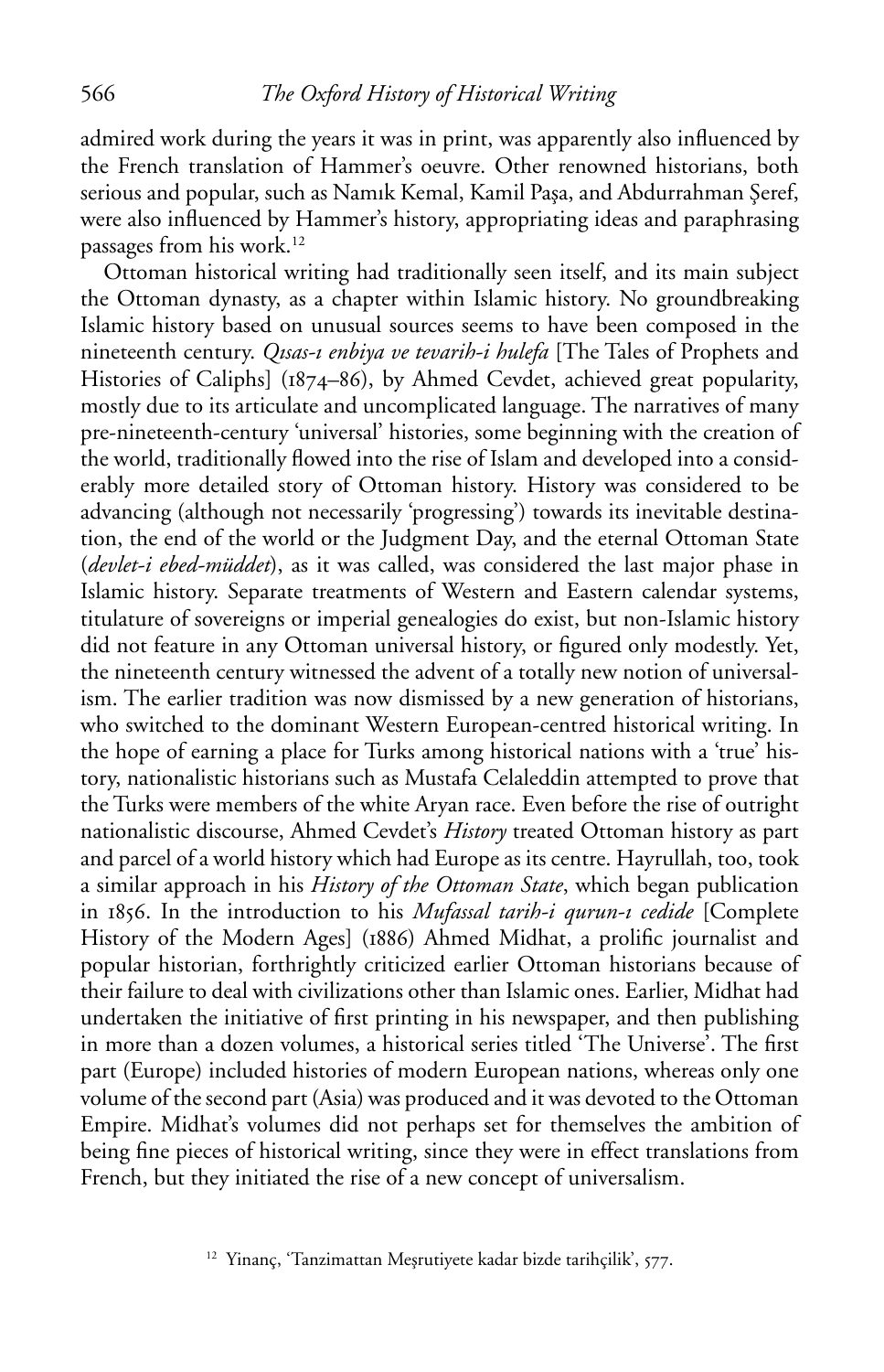Through translated works, a periodization of history that was unfamiliar to the Ottomans came to the fore. Ahmed Hilmi, an assistant clerk in the Translation Office, referred to a discrepancy in historical periodization in the preface to his adapted translation of William Chambers's work (the first translated 'universal history' in Ottoman Turkish, published 1866–78).<sup>13</sup> The first volume, which contains numerous illustrations of the remains of ancient cultures, starts with the ancient Egyptians and continues with the Phoenicians, Assyrians, and other civilizations. Ahmed Hilmi mentions that one variant of periodization (conceivably the Ottoman one) divides the three eras of history as follows: the Ancient Ages (*ezmine-i müteqaddime*) from the creation of Adam to the departure of Prophet Muhammad from Mecca to Medina (that is, the Hejira); the Middle Ages (*ezmine-i mütevassıta* ), from the Hejira to the conquest of Constantinople; and the Modern Ages (ezmine-i müteahhire), from the conquest of the city to the translator's lifetime. However, as the translator indicated, Chambers's work used somewhat different events to mark the same divisions: from the creation of Adam to the fall of the Roman Empire; from then to the discovery of the New World; and from the discovery of the New World to the author's lifetime. Ahmed Hilmi did not discuss this difference in detail, and the alternative periodization continued even into the twentieth century, when the Eurocentric view of world history came to dominate Turkish historiography.

 Many smaller tracts, some written in the provinces, the majority of which would otherwise probably have vanished as manuscripts, were disseminated by means of the printing process. An even easier way to get published was to bring out a work in instalments in a newspaper or a journal: a representative example is by a certain Atıf Mehmed of Crete, whose *Üssüʾl-esas hükmüʾl-hukûme* [The Origin of Principles], insignificant as an historical work, appeared in the local newspaper *İntibah* [The Awakening]. 14 There were many pamphlets and monographs on remarkable events or military expeditions. Due to their being written near in time to the actual events, modern scholarship would probably regard these writings as investigative reporting (often written with considerable partiality). The Ottoman mind classified such works under the rubric of history. In addition there were eyewitness accounts of civil disturbances, some of which were composed in the provinces either by locals or officials on duty, for example the *Mora ihtilali tarihçesi* [History of the Morean Revolt] (1769) written by Süleyman Penah, a chief accountant of the Morea, or the *Tarih-i vaqa-i hayretnüma[-yı] Belgrad ve Sırbistan* [History of the Astounding Incident of

<sup>&</sup>lt;sup>13</sup> Tarih-i Umumi, 6 vols. (Istanbul, 1866–78). The Scottish publisher William Chambers and his brother Robert produced a number of popular reference works, including *Chambers's Encyclopedia* (1859–68). Our attempt to identify which of their publications was used was unsuccessful, but the

<sup>&</sup>lt;sup>14</sup> We could not locate a complete collection of the newspaper *Intibah*. The information above is based on Mehmed Tahir, *Osmanlı Müellifleri*, 3 (1925), 110.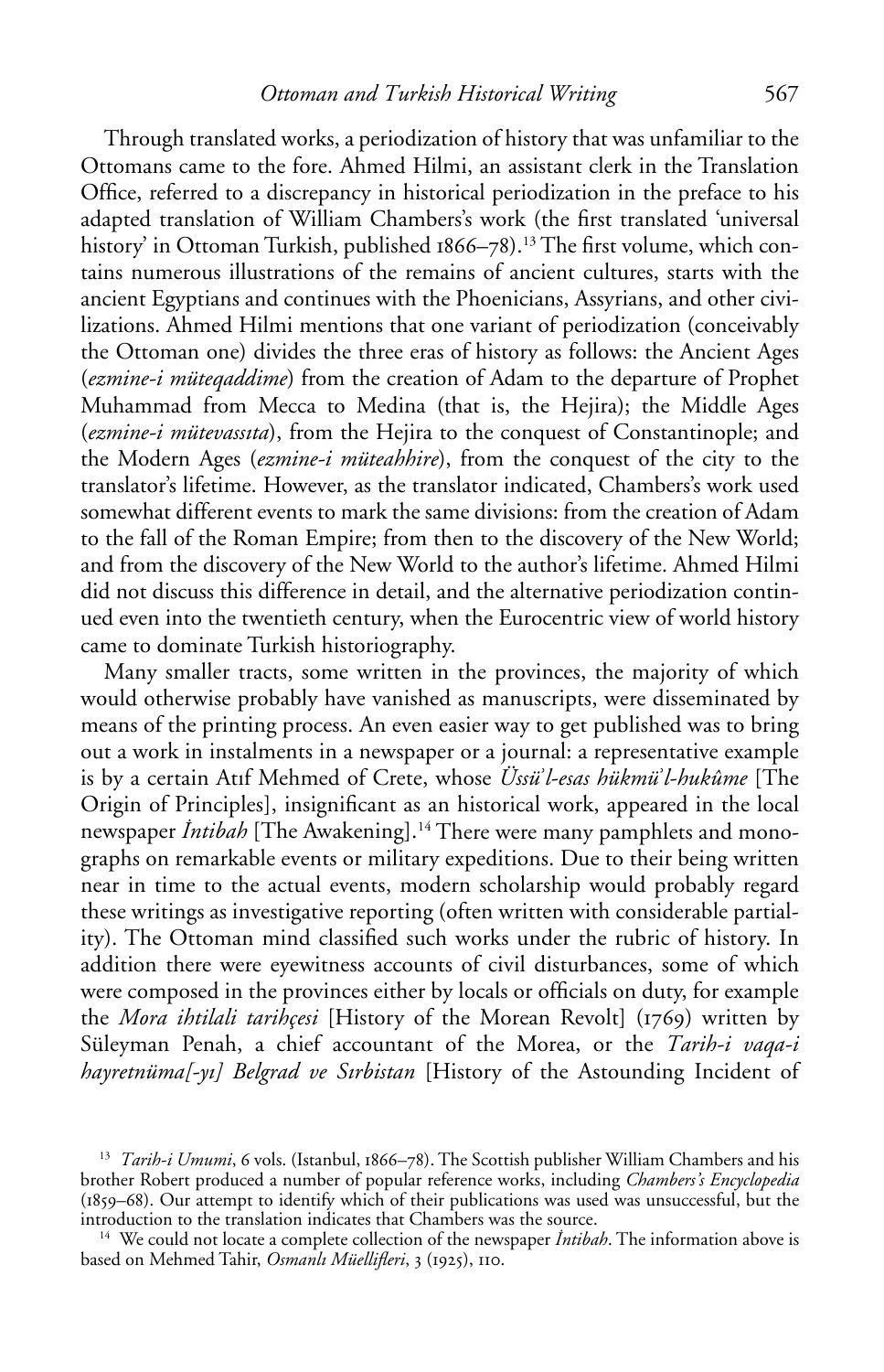Belgrade and Serbia] (1874) by another local bureaucrat, Raşid. Other works considered to be historical writing included those justifying a political position, glorifying campaigns, or eulogizing statesmen. Among notable examples are the tracts written after the deposition and murder of Sultan Selim III in 1808; works dealing with the Crimean War (1853–6); and the annihilation of the Janissary corps in 1826. One of the several eulogistic monographs composed for the latter incident by the imperial annalist Mehmed Esad, the *Üss-i zafer* [Essence of Victory], was published at the imperial printing house within the same year as the corps' destruction.

 Some nineteenth-century works, especially those on Ottoman Arab lands, came close to ethnography. The authors' approach at times represented an extension of European Orientalism, particularly since their main purpose was to put an end to the unrest in these regions and discredit those causing the disturbance. Eyyub Sabri, who spent several years in the Hejaz as a high-ranking military officer, wrote a history of the Wahhabi movement containing several sections alluding to the 'strange customs' of the native people who later came to belong to this sect.<sup>15</sup> Yemen also figured as an exotic far frontier in several historical accounts, which, at times, leaned heavily towards a colonial perspective. Ahmed Raşid, another military officer, composed an informative *Tarih-i Yemen ve Sana* [History of Yemen and San'a] (1874), at the end of which he describes, rather earnestly, some customs of the indigenous people as resulting from ignorance and a lack of education, while another 'illustrated' treatise, by Mustafa Hami, also an officer, remains unpublished. The text as well as the illustrations in the latter work concern local curiosities in addition to military matters.

 The history of institutions was always fashionable as a genre, even though it tended to be primarily in the form of compilations of rules and regulations. However, the nineteenth century witnessed a different approach to this subject. With the familiarity of an insider who was brought up in the Inner Palace, Mehmed Atâ composed a five-volume history, part biographical dictionary, part anthology, and part institutional and anecdotal history. 16 The focus of the whole work, however, is clearly the palace, and the sections on palace life and protocol are based on his own experiences. In addition, a number of histories of military institutions were composed during this period. Using a variety of narratives and archival documents, the first volume of Ahmed Cevad's *Tarih-i askeri-i Osmani* [Ottoman Military History] (1882) skilfully deals with the institution, organization, and history of the Janissary corps. Two more of the ten proposed volumes remain as manuscripts in the Istanbul University Library.

 Local urban histories are surprisingly rare in Ottoman historiography. Some earlier descriptions of Istanbul, for instance, told with a certain historical

<sup>&</sup>lt;sup>15</sup> Eyyub Sabri, *Tarih-i Vehhabiyyan* (Istanbul, 1878).<br><sup>16</sup> Tayyarzade Ataullah, *Tarih-i Ata*, 5 vols. (Istanbul, 1876).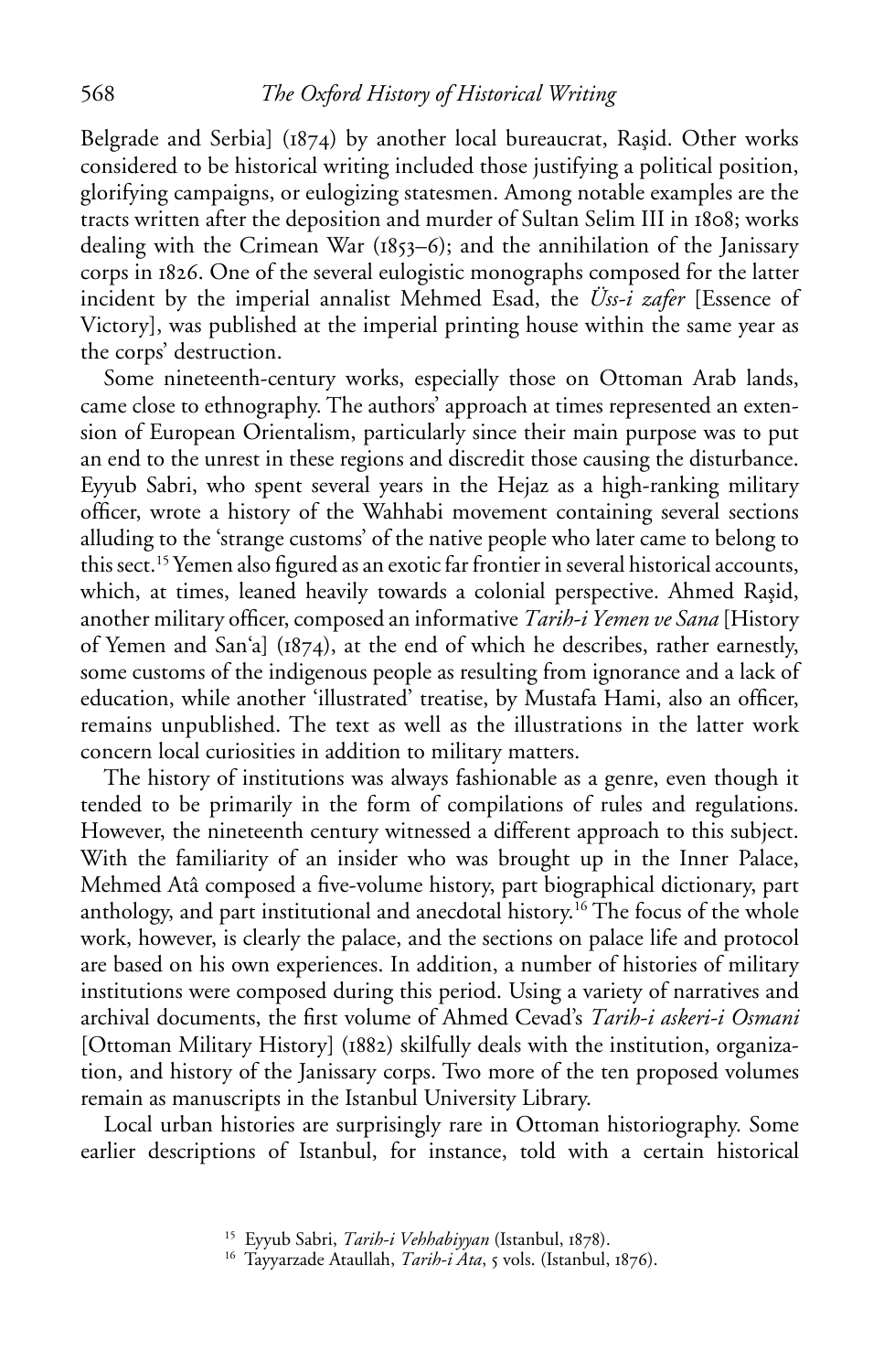perspective (Evliya Çelebi, Kömürcüyan),<sup>17</sup> or those in the form of a compilation of legends such as *Tarih-i Qonstantiniyye ve Ayasofya* [History of Constantinople and Hagia Sophia], do not constitute urban history proper. A few works dealt with monumental buildings and inscriptions, notably Ayvansarayi's late eighteenth-century *Hadiqatü'l-cevami* [Garden of the Mosques], which compiled information mainly about mosques, but also about other buildings in the neighbourhoods around them. The work was expanded considerably and reorganized during the nineteenth century by Satı Bey. Mustafa Vazıh's work *Belabilü'r-râsiye fi riyazi mesa'ili'l-Amasiyye* [Immovable Nightingales in the Garden of Affairs of Amasya], completed in 1824, on the provincial city of Amasya has still not been edited to date. While this is, in fact, in the form of a catechism rather than a history, the questions are relevant to life in Amasya, and the book provides miscellaneous information about the city, for example on the mineral springs, the city walls, the games played, and legends about the city. Other examples of local urban history come from the last quarter of the nineteenth century, some thirty years before the flourishing of the genre after the turn of the century, notably in works such as Hüseyin Hüsameddin's *Amasya tarihi* [History of Amasya] (1914) and Halil Edhem's *Kayseri şehri* [The City of Kayseri] (1915). Şakir Şevket published his *Trabzon tarihi* [History of Trabzon] in 1877. The impetus to write a history of Trabzon, which is located in the historical Pontus region of the Black Sea coast, apparently came as a reaction to a history book that was written and published in 1870 by another native of the city, Savvas Iōannidēs. The book, which was basically a plea for the rights of local Greeks to this contested region, came to be taught at schools for Ottoman citizens of Greek origin. 18 Although the information that the *Trabzon tarihi* contains on the city's pre-Ottoman past is mostly gathered from Greek and Armenian sources, the legends and hearsay included in the book make it worthy of note. This is probably also the first historiographical work to use Ottoman court registers as a source.

 The discourse of a modern Ottoman identity, as it emerged in the late nineteenth century, inevitably extended the fields of interest for historical thinking and also produced works that engaged with modern techniques of scholarship. *Usul-i Mimari-i Osmani* [Ottoman Architecture], a handsome volume with numerous high-quality illustrations authorized by an imperial order and prepared by an ethnically cosmopolitan committee for the 1873 World Exposition in Vienna, displayed not only Ottoman, but also Seljuk and Byzantine motifs in the framework of Ottoman architectural tradition. Also as a result of the evolving historical consciousness, a novel interest in archaeological remains developed.

 <sup>17</sup> Eremya Çelebi Kömürcüyan, *İstanbul tarihi: XVII. asırda İstanbul* , trans. Hrand Andreasyan (Istanbul, 1952) ; and *Evliya Çelebi Seyahatnâmesi: Topkapı Sarayı Bağdat 304 Yazmasının transkrip-*

<sup>&</sup>lt;sup>18</sup> Savvas Iōannidēs, *Historia kai statistikē Trapezountos* (Constantinople, 1870); and cf. Şâkir Şevket, *Trabzon tarihi* , ed. İsmail Hacıfettahoğlu (Trabzon, 2001), 130 .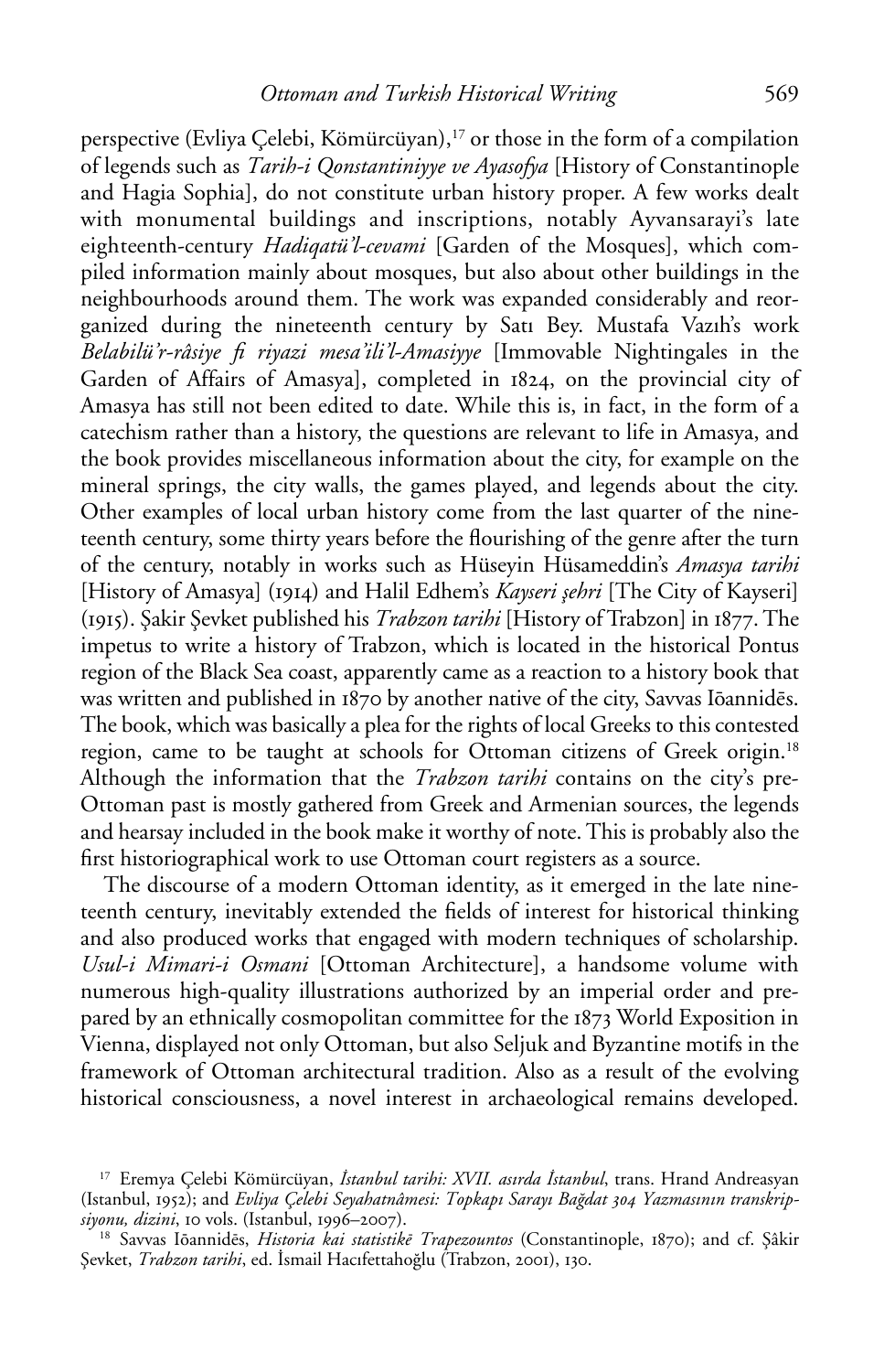Osman Hamdi Bey, painter, archaeologist, and savant from an elite family, founded the Imperial Museum in the gardens of the Topkapı Palace. The museum's collection consisted of artefacts not only from the Ottoman period but also from the Hellenistic and Roman periods. A noteworthy piece on display is the 'sarcophagus of Alexander the Great' discovered at the ancient site of Sidon (Lebanon) in 1887.

 A remarkable example of family history, of which only a few have been discovered to date, was written in 1861 by Menemencioğlu Ahmed. While the author acknowledges the benefits of historical writing in general, he does not deem the 'trivialities' happening in a province or concerning a local dynasty as worthy of being considered historical knowledge. Thus the work contains a justification of why such a narrative could nevertheless be beneficial, albeit only for the offspring of that family. Ahmed's first draft was apparently polished up into more ornate language by his son, who was an accomplished civil servant in the central bureaucracy. It covers three generations of the Menemencioğlu family, established in the southern Anatolian region of Çukurova from the 1750s through the midnineteenth century, and becomes more detailed as it approaches the author's lifetime. The *Menemencioğulları tarihi* [History of Menemencioğulları] contains a narrative of, and perspective on, contemporary events that no other Ottoman source can provide. It recounts the relationship of government officials with the locals, details the implementation of Tanzimat regulations from a local perspective, and furthermore judges the eight-year rule of İbrahim Pasha of Egypt from 1832 to 1840 in the region favourably, since the family were obviously supporters of the Pasha's advance in Anatolia at the expense of the Ottomans. Not surprisingly, the manuscripts of the work did not find a wide circulation and it remained unpublished until recently.

 At least two of the scholarly societies founded during the last seventy years of the Ottoman Empire were primarily concerned with the translation of historical works into Turkish and the composition of scholarly historical studies using novel approaches. The short-lived Academy of Sciences, founded in 1851, commissioned schoolbooks for history classes and new approaches to writing history, such as the histories of Ahmed Cevdet and Hayrullah. Among the writings of the members was a *Tarih-i Napoleon Bonapart'e, Imparator-u ahali-yi Fransa* [History of Napoleon Bonaparte, Emperor of the French People] (1855), compiled from French and English studies by Hovsep Vartanyan, also known as Vartan Paşa, and published in Turkish with Armenian script. There is evidence that some Turkish-speaking Muslim intellectuals, too, were following the Armeno-Turkish publications.

The Institute for Ottoman History ( *Tarih-i Osmani Encümeni* ) was founded in 1909, the year that the constitution was established on the initiative of Sultan Mehmed V, at a time when the government's strategy for holding back the empire from dissolution was still the integration of national elements through the concept of Ottomanism. The Institute announced its objective as publishing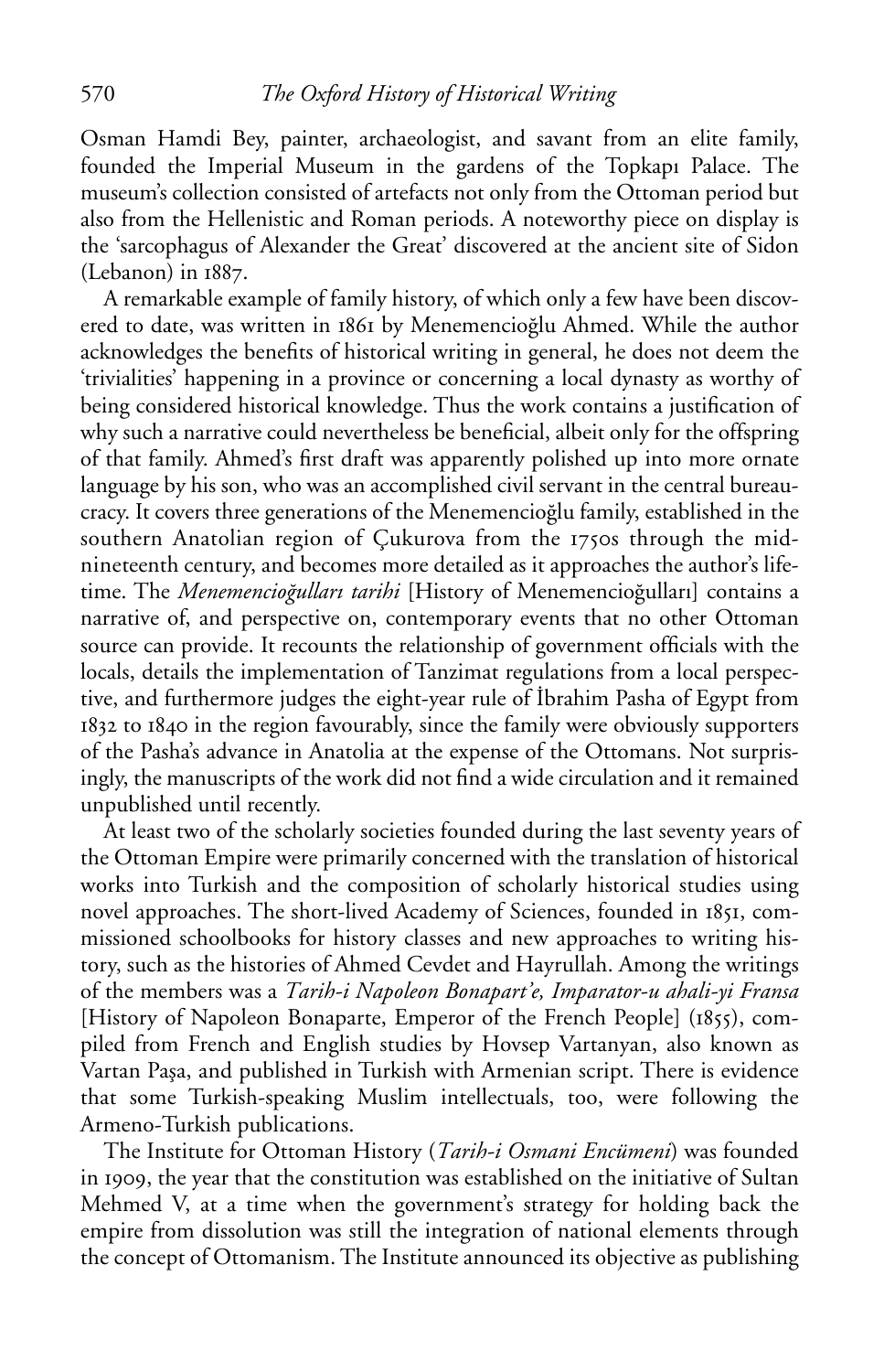documents, pamphlets, and accounts pertaining to Ottoman history and, most importantly, composing a comprehensive Ottoman history written with the goal of creating a consciousness of an Ottoman nation. The publication of the outline of the proposed history ( *Osmanlı Tarihi Programı* ) stirred up a heated discussion among historians outside the Institute (1913). The criticism was directed mainly towards the fact that the conceived work would chiefly be a political narrative, neglecting the social and economic aspects of events, and that Ottoman history would *not* be treated as part of the general Turkish history.

The first volume of the history, which was thought to be an introduction to the main work and covered predominantly the pre-Anatolian Turkish, Byzantine, and Seljuk periods, appeared in 1917, eight years after the Institute was founded. This delay was caused largely by the members' inability to work together in a coordinated and harmonious manner; however, there was another contributing factor to the ineffective performance of the Institute. After the substantial territorial losses during the Balkan Wars of 1912–13, the policy of Ottomanism came to be seen as unworkable, and the government's approach shifted drastically to a Turkish nationalist discourse. Therefore the driving principles behind the Institute's existence changed during this period. Controversy about the content of the proposed history also raged continuously within the Institute. Among its members were Turkish nationalists, such as Necib Asım, but also documentaryminded historians such as Ahmed Refik. Unable to agree on a workable approach, members of the Institute reformulated the article in its constitution regarding its mission of composing a history and aborted the project altogether. While this initiative did not reach completion or yield a comprehensive Ottoman history, the endeavour had important outcomes for the Turkish historiographical tradition. The bimonthly journal of the Institute, *Tarih-i Osmani Encümeni Mecmuası* , the first issue of which appeared in April 1910, continued for thirteen years, at which point the title of the journal was changed to the *Türk Tarih Encümeni Mecmuası* [Journal of the Institute for Turkish History] and continued for another ten years. The journal included numerous invaluable scholarly articles, editions of documents and source materials, and became a school in its own right. It was instrumental in spreading the methodology of working with hard evidence; hence it was influential in the establishment of the new form of Turkish scholarly historical writing.

 The Ottomans designated historical writing as a 'science' (' *ilm-i tarih* ' or ' *fenn-i tarih*<sup>'</sup>), though the separation of scholarly professional and popular forms of historical writing occurred only after the start of the twentieth century. The rejection of old-fashioned, dynasty-centred historiography by the new generation of historians was part of the larger development of a positivist, disenchanted, and anti-monarchical worldview that crystallized over the course of the nineteenth century. The modern historical writing that emerged from this change in worldview had various political tones, but its defining trait was a demystification of earlier concerns and models of explanation. It no longer tolerated, for instance, a predestinarian historical approach or astrological explanations for events.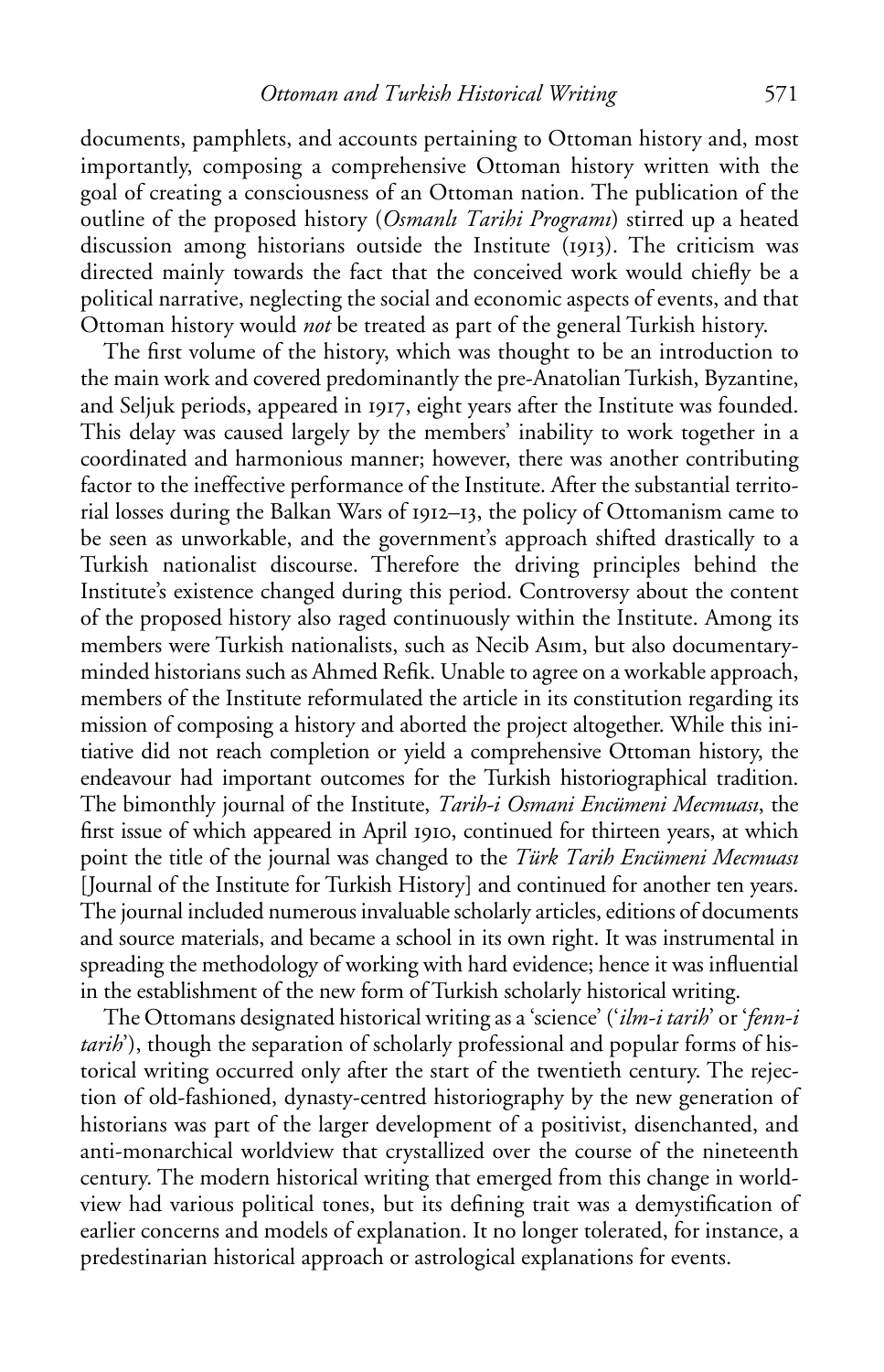#### EARLY REPUBLICAN HISTORIOGRAPHY

 Turkish historiography in the early republican period (1923–46) needs to be understood in the context of a cultural revolution, the seeds of which were sown during the late imperial era. It was not as cataclysmic a revolution as the Russian or the Chinese, nor as momentous in terms of its impact on the rest of the world, but it had its own radical solutions, such as the change from an Arabic to a Latin alphabet (1928). This was one of the many steps taken to distance the new regime and its citizens, particularly the new generations, from the Ottoman and Islamic past, but it was not a complete rupture as some have portrayed it. On the one hand, the republican cultural revolution, operating at a distance from or even irreverence towards the ancient regime, had an emancipatory function: it brought about a release from the '*Nachteil der Geschichte*' in the sense of the oppressive weight of 'our past'. On the other hand, and at its worst, it made history the tool of ideological manipulation in the service of competing visions of a nation-state, with varying degrees of attachment to or detachment from Ottoman and Islamic traditions. Most academic historians practised their craft in the space between these extremes but not necessarily or immune from their magnetism.

 Notwithstanding the ideological imbroglios, the republican era witnessed the consolidation and institutionalization of modern history-writing practices which produced numerous publications of original research, including many studies, some of them seminal, on Ottoman and Turkish-Islamic history. And notwithstanding sharp political differences, republican intellectuals were united in their perception of and opposition to a hegemonic European historiography that questioned, particularly during the decade before the foundation of the republic, the legitimacy of Turkish claims to a respectable place among modern nations. This defiance of the barbarian's role often assigned to Turks in Western historiography, and the exigencies of constructing national consciousness among a population that included millions of Muslim (but not necessarily Turkish-speaking) refugees from distant parts of an empire now lost, fostered an eagerness to prove that Turks were an ancient and civilized people.

 The fecund intellectual environment of the late empire, particularly after the reinstitution of constitutional monarchy in 1908, had already inspired various accomplished and influential studies, including some that paved the way for an appreciation and appropriation of the pre-Ottoman and pre-Islamic history of Turks. But the newly founded republic had to steer its own nation-building project in a disciplined manner. John Dewey was invited from the United States in 1923 to conduct research and write a report on the educational policies of the fledgling state; Mustafa Kemal Atatürk, the hero of the Turkish war of independence (1919–22) and the president of the new republic until his death in 1938, held conversations with Dewey during the latter's two-month residence and enquired about the pedagogy of history education in particular. From 1925, students were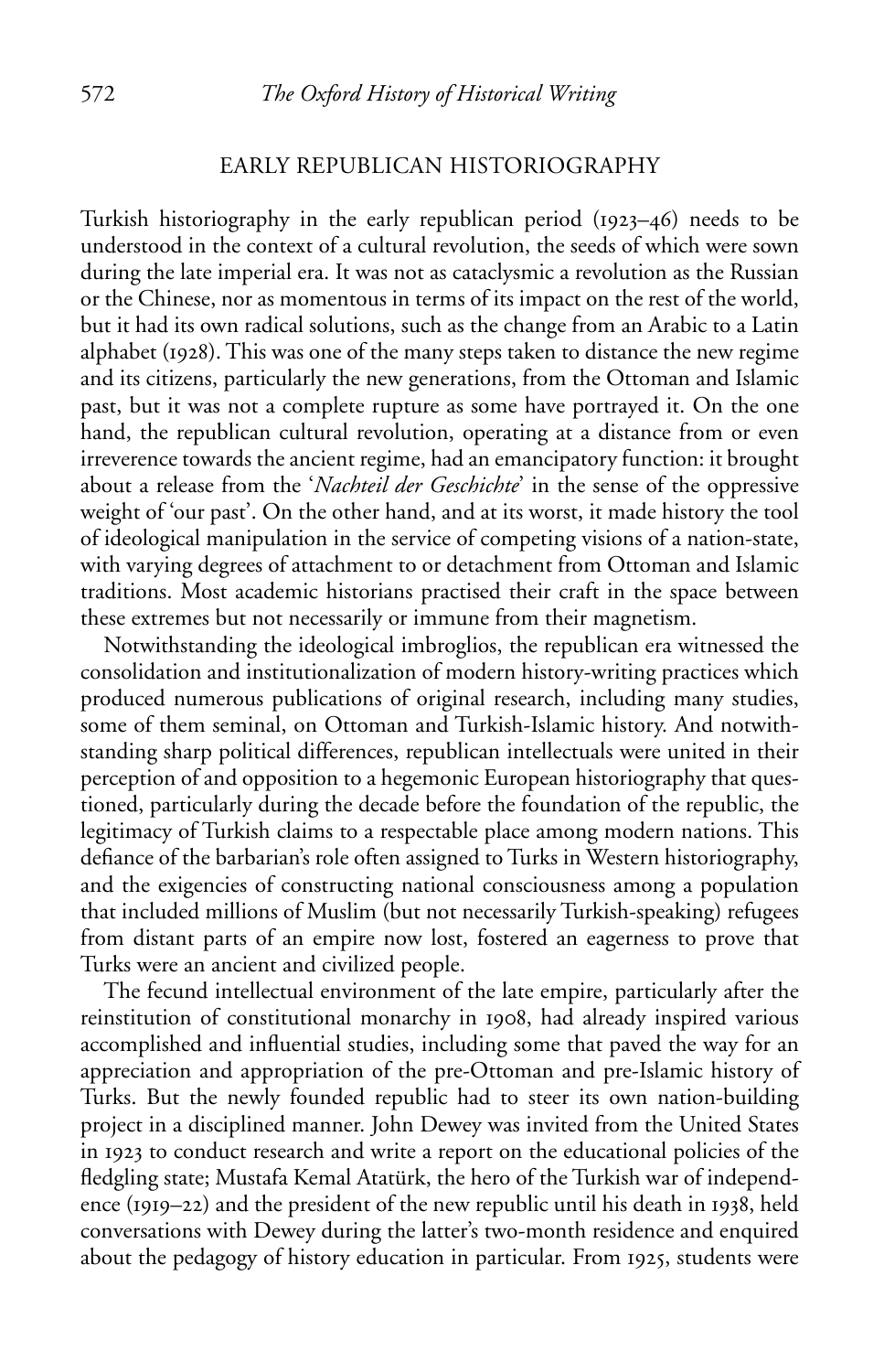sent to Europe to study not only natural sciences but also history, archaeology, art history, and related disciplines. Some of them, and their professors in different European universities, were handpicked by Atatürk. Afet İnan, for instance, was sent to Switzerland twice (1925–7 and 1935–8), the second time to work with Eugene Pittard. She was a pivotal member of a committee that in 1930, in close collaboration with Atatürk, produced *Türk tarihinin ana hatları* [Outline of Turkish History] that constituted the basis of new textbooks and of an official history thesis to be propounded in the 1930s.

 Several institutions were created to experiment with new ideas, train historians and history teachers, and forge a new historical consciousness among the public. A Turkish Historical Society (THS) was instituted in 1930 under the patronage of Mustafa Kemal Atatürk. Many of the new historical ideas had been debated at his fabled dinner table, which regularly included intellectuals eager to shape the new regime and its ethos. The foundation of THS implied a gradual but unmistakable institutionalization, as engendered by congresses and academic publications (such as the quarterly *Belleten* from 1937). The first two congresses met in the presence of Atatürk and under his auspices. The venue for the first of these, held in 1932, was Ankara's newly established People's House, an appropriate site for 'the aim of explaining the new approach to history and teaching of history to teachers and the public'. 19 People's Houses were created across the country to perform social and educational functions and serve the goal of mobilizing public opinion towards the ideals and ideological tenets of the republic, including its new perspectives on history; several brought out their own publications with many new findings on local history and relevant selections from sources. The second congress, held in 1937 at the Dolmabahçe Palace, with an international character, hailed a more academic turn. The main theme of the congress was the classification and documentation of Turkish history. Thereafter, congresses have been held with some regularity on three- to five-year intervals until today (2011).

 Closely related was the keen interest taken in archaeology, art history, and historical linguistics. The first excavation under the auspices of THS was launched in 1935 at Alacahöyük, a site associated with the Hittites, as part of the project to prove that Anatolia was an ancient homeland of the Turks. At the 1932 congress of THS, Afet İnan had declared: 'And this too must be well recognized that our ancient Hittites, our ancestors, were the first and autochthonous settlers and owners of this country of ours today.'<sup>20</sup> The historical, archaeological, and linguistic studies executed under the patronage of republican institutions after the 1930s eventually turned more sober, but not necessarily free of involvement in

<sup>&</sup>lt;sup>19</sup> Our translation. Official website of THS: http://www.ttk.org.tr/index.php?Page=Sayfa&No=1. Türk Tarih Kongresi, 2-11 Temmuz 1932 yılında Ankara Halkevi'nde yapılmıştır. Amacı yeni tarih görüşünün ve tarih öğretiminde tutulacak yolun öğretmenlere ve kamuoyuna anlatılmasıdır, accessed

<sup>&</sup>lt;sup>20</sup> 'Tarihten evel [!] ve tarih fecrinde', *Birinci Türk Tarih Kongresi*, 2 July 1932, 41 (authors' translation).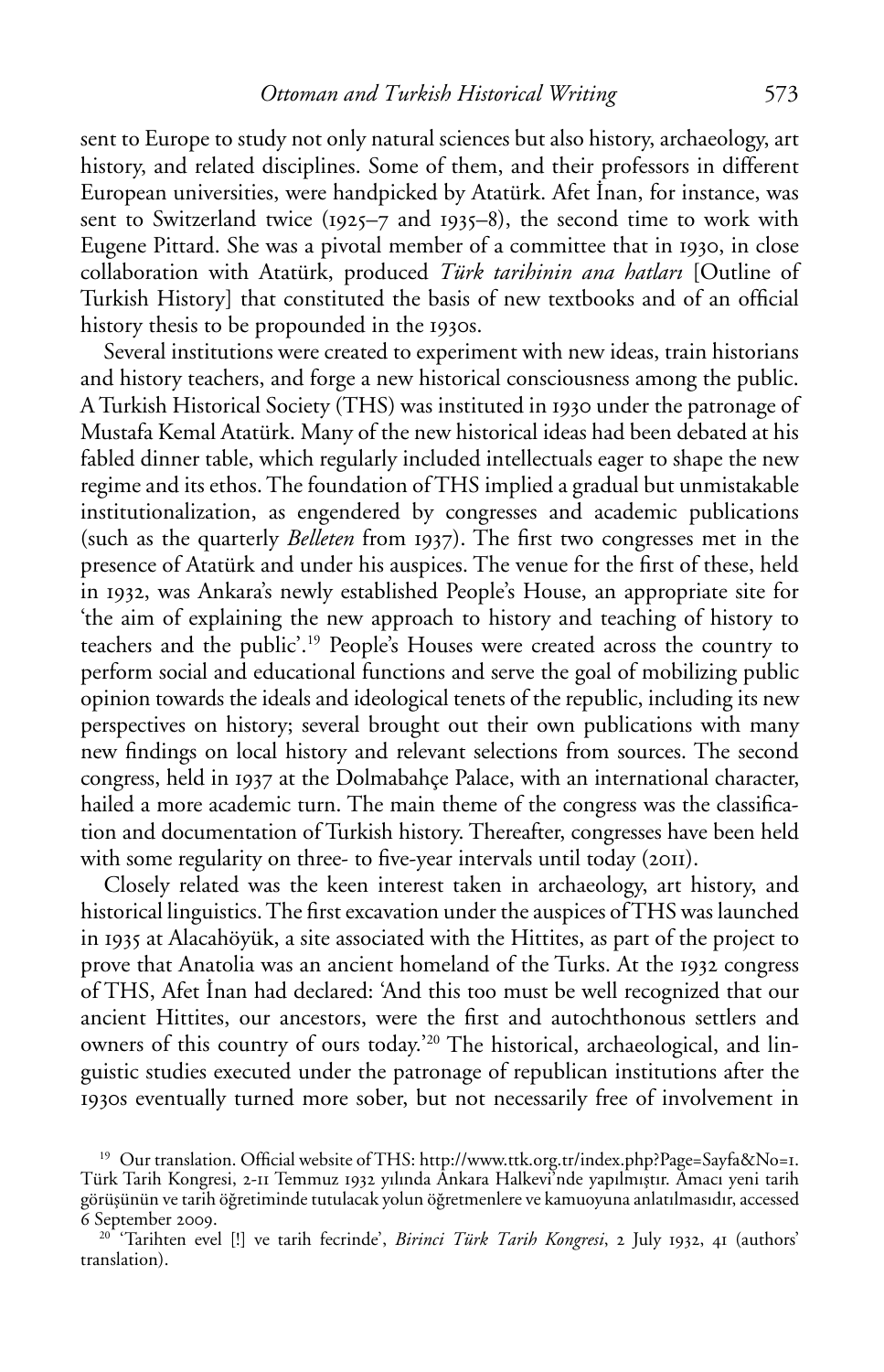national 'causes'. A much deeper chord was struck by variants of Anatolianism and Turkism. The romance of a Turkish homeland in Inner Asia continues to be appealing, while that of a Hittite ancestry waned, except in some small circles; but the story of Turks after their Islamization and migration into Anatolia remains the overwhelming concern of historians and the public as 'our story'. As expressed by Remzi Oğuz Arık, an archeologist, 'the Byzantines, the Hellenes, the Assyrians, even the Hittites only exploited Anatolia according to their needs, they colonized it, while the Turks are the only nation that made Anatolia into a patria' after the battle of Mantzikert (1071).<sup>21</sup> This understanding implied the bourgeoning of a deep and abiding interest in research on the Seljuks of Anatolia, pioneered by Mükrimin Halil Yınanç as an autonomous field.

Conflicts after the October Revolution led to a new wave of emigration of scholars from former imperial Russia and brought some of the best-trained Turcologists to Turkey. Zeki Velidi Togan, for instance, brought a broad Eurasian perspective to Turkish history; while his critique of the Turkish history thesis rendered him controversial and forced him to take refuge in Vienna, he returned to Turkey in 1939 and produced several influential studies, including a monumental *Umumi Türk tarihine giriş* [Introduction to General Turkish History] (1946). Another influx of émigrés came from Germany in the 1930s, just as institutions of higher education were reconfigured toward the creation of universities on a European model in 1933. Many new fields were established in the new universities, including some that were seen to contribute directly to the broader historical investigations of Turkicity, such as Sinology and Sumerology, as represented by renowned professors W. Eberhard and H. G. Guterbock, respectively. Some of these German scholars took an active part in the scholarly life of the country, training students such as Bahaeddin Ögel, the first Turkish Sinologist, for whom, as for almost all of his peers, use of the non-Turcological fields remained by and large limited to what they offered with respect to the history of the Turks.

 Universal standards of historical scholarship became part of regular training at universities during the inter-war years. Togan launched a course on method in 1929, which made use of English, French, German, and Russian works on the subject, and eventually compiled his lecture notes in a book that remains part of the curriculum in many history faculties.<sup>22</sup> It provides scientific introductions to such basics of historical practice as critical editions, source criticism, analysis, synthesis, and interpretation. Footnotes and bibliographies as well as a distinction between primary and secondary sources became standard, particularly under the rigorous editorship of various university journals from the 1930s onwards. The study of major European languages became a regular part of history education, even if the practice was far from perfect, but Arabic and Persian were

<sup>21</sup>*Coğrafyadan vatana* (1956; Ankara, 1969), <sup>6</sup>. 22 *Tarihde usul* (Istanbul, 1950).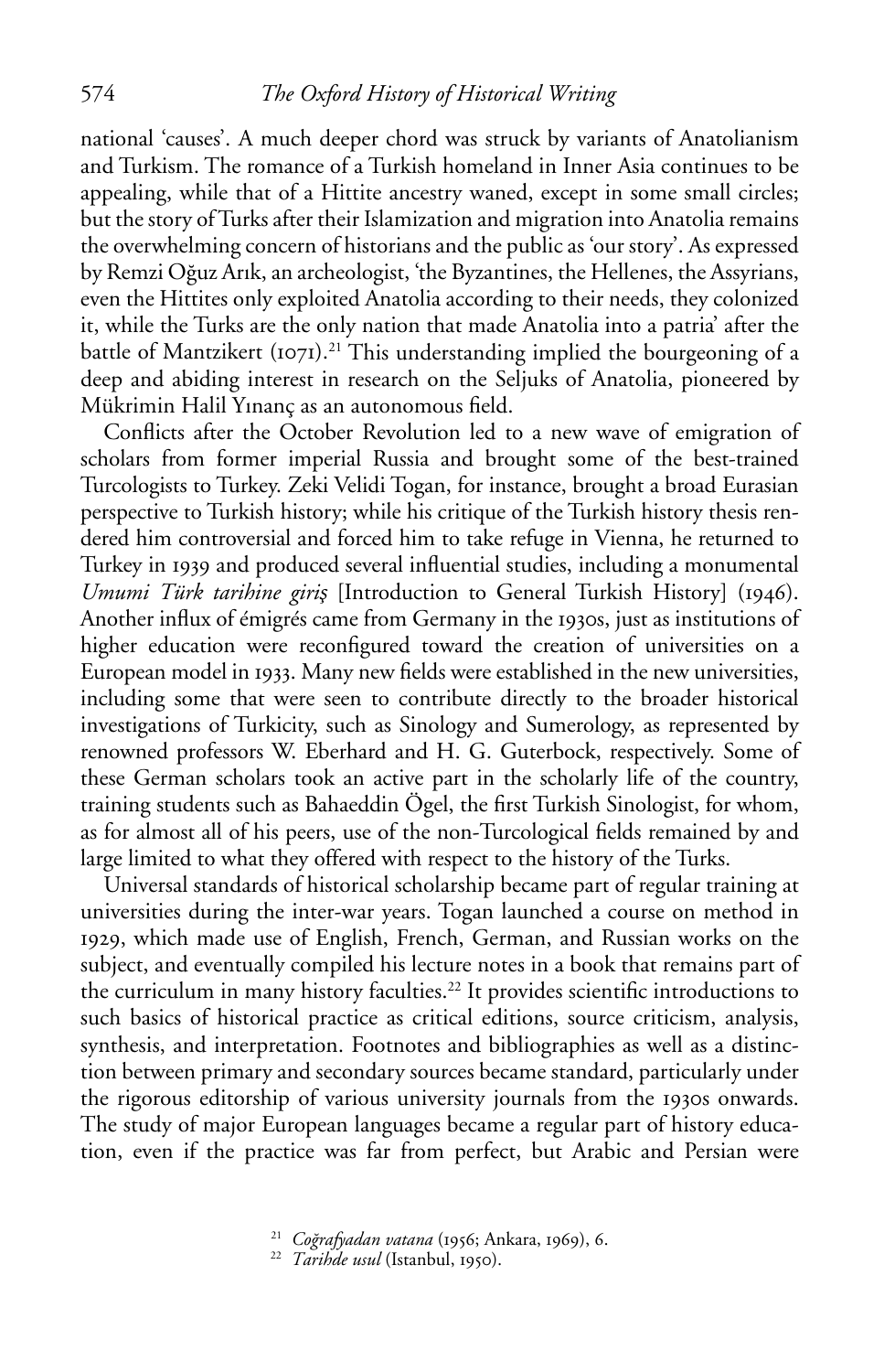dropped from the curricula, implying an eventual loosening of the ties between Ottoman historical studies and their medieval Islamic context. The number of translations from European languages increased by leaps and bounds, and some Turkish scholars started publishing in those languages, especially French. Fuad Köprülü's *Les origines de l'Empire ottoman* [The Origins of the Ottoman Empire] (1935), for example, was the outcome of his lectures at the Sorbonne, but the Turkish version did not appear until 1950. The modern organization of the Ottoman state archives, which can be traced back to 1846 when the Public Record Office (London) was a source of inspiration, accelerated during the late imperial and early republican era, and made the catalogued documents, at first small in number, available to researchers.

 The use of the archives became an integral, perhaps even dominant, part of Ottoman historical studies from the 1940s onwards. Economic history, in particular, came into its own, thanks to an increasingly systematic exploitation of archival documents of a fiscal and demographic nature. Ömer Lutfi Barkan, the most prolific and influential scholar of Ottoman economic history, was appointed to the chair of History and Geography of Economics when it was founded in 1937 within the Faculty of Economics headed by Alexander Rüstow. The recognition of his work by Fernand Braudel in the 1950s fostered significant links with the Annales School, but even the earlier phase of Turkish historiography had not been oblivious to French social science.

 In the realm of the social sciences, sociology reigned supreme and made an indelible impact on historical writing. Durkheimian ideas were introduced in the 1910s by Ziya Gökalp and some of his associates and students, for example Köprülü, and inspired the efflorescence of social history in a broad sense. A literary historian, Köprülü pioneered a sociologically informed cultural history of literary and political traditions with the goal, among other things, of establishing that Turkish traditions, rather than Byzantine or Arabo-Persian influences, could account for the accomplishments of the Seljuks and the Ottomans. Two of his students, Osman Turan and Halil İnalcık, eventually became the most accomplished scholars of Seljuk and Ottoman history, respectively. The history of folklore turned into a vibrant field in its own right in the hands of Pertev Naili Boratav, who applied rigorous historical methodology, partly inspired by Marxian approaches, to investigate medieval Turkish epics, proverbs, and the like, only to pursue his remarkable career outside Turkey after 1948 when he was dismissed from the university 'for spreading communism'. The early impact of German sociology can be traced to the arrival of émigré scholars, but the first mature application of questions and ideas deriving from Max Weber and Werner Sombart to Turkish history came in 1951 in the form of a brilliant study of 'medieval Turkish guild mentality' by Sabri Ülgener.<sup>23</sup>

 <sup>23</sup> Sabri Ülgener, *İktisadî inhitat tarihimizin ahlâk ve zihniyet meseleleri* (Istanbul, 1951).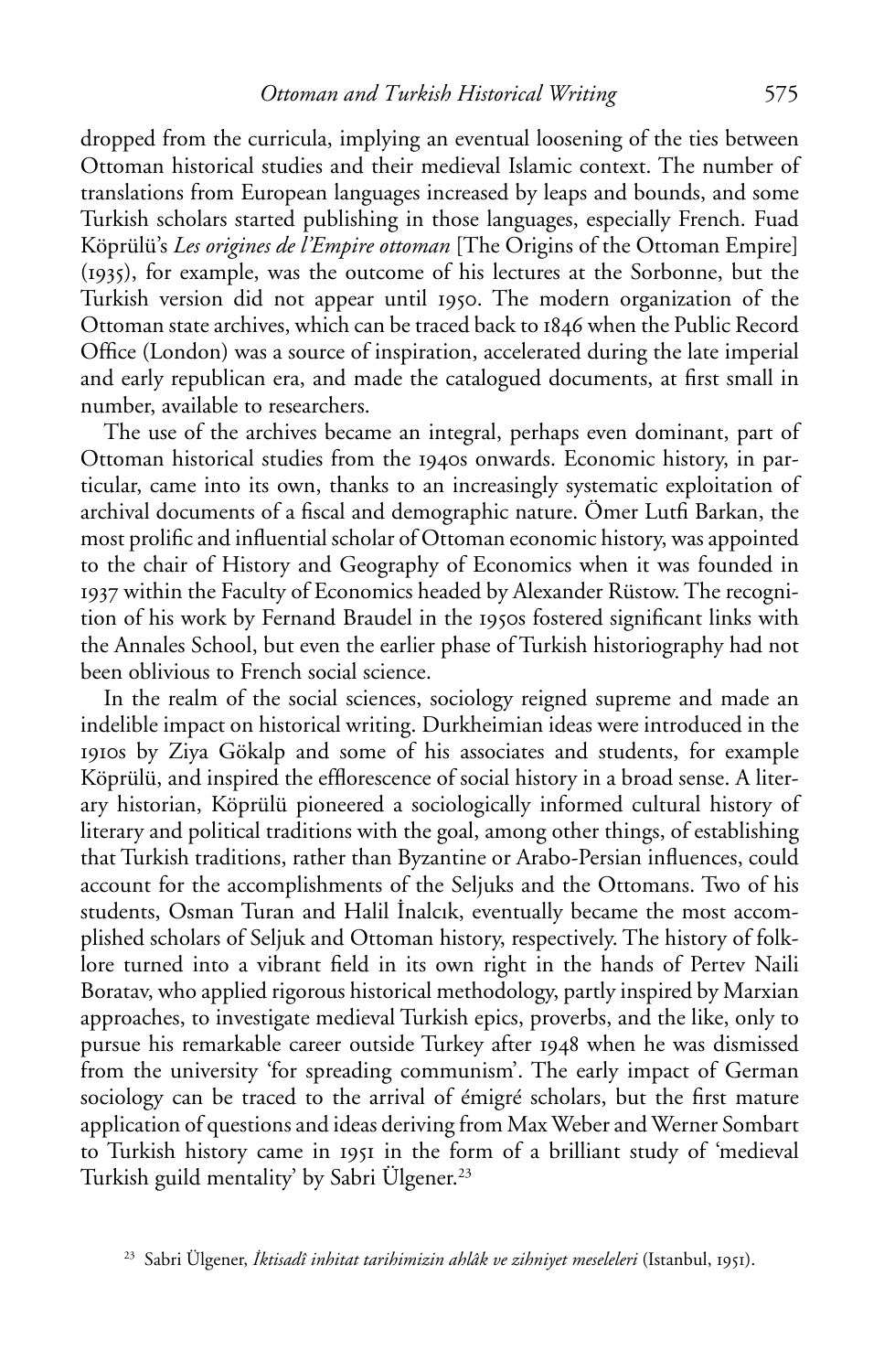#### 576 *The Oxford History of Historical Writing*

 By 1945, the main trends and perspectives of a republican Turkish historiography had emerged, only to be reshaped in the new global order after the Second World War. The opening up of the political arena to a competitive, multiparty regime and the eventual loss of power by the party that enjoyed a quasi- monopoly over the government until 1950 brought a calibration of the critique of the Ottoman past, or an opportunity for a more appreciative attitude towards the empire to surface. In the early 1950s popular journals were launched with a high dose of content on 'our Ottoman past', and films were made with Ottoman themes, but none of this implied a restorationist or monarchist historical movement. At the institutional level, some of the policies of the early republic were reversed. People's Houses were shut down in 1951, the same year that saw the revival of public celebrations of 'inherited traditions'. In Manisa, for instance, the new government reintroduced annual festivities that had been held 'for hundreds of years' in honour of a sixteenth-century sufi and an aphrodisiac concocted by him—a local celebration that had been abolished by the young republic in 1926 because it was 'a remnant of the dynastic regime'.

#### TIMELINE/KEY DATES

- 1821 Greece gains independence from the Ottoman State
- 1851 Academy of Sciences ( *Encümen-i daniş* ) founded
- 1854–6 Crimean War
- 1876 Proclamation of the First Ottoman Constitution
- 1908 Proclamation of the Second Ottoman Constitution
- 1909 The Institute for Ottoman History founded
- 1912–13 Balkan Wars
- 1919–22 Turkish War of Independence
- 1923 Foundation of Turkish Republic

#### KEY HISTORICAL SOURCES

 Ahmed Cevad, *Tarih-i askeri-i Osmani* , vol. 1: *Yeniçeriler* (Istanbul, 1882). Ahmed Hilmi, *Tarih-i umumi* , 6 vols. (Istanbul, 1866–78). Ahmed Midhat, *Kainat*, 15 vols. (Istanbul, 1871–81). Ahmed Raşid, *Tarih-i Yemen ve Sana* , 2 vols. (Istanbul, 1874). Asım, Mütercim, *Tarih-i Asım* (Istanbul, 1868). Halil Edhem, *Qayseriyye şehri: Mebani-i İslamiyye ve kitabeleri* (Istanbul, 1915). Hayrullah Efendi, *Veqayi-i Devlet-i aliyye Osmaniyye* (Istanbul, 1856–75). Hüseyin Hüsameddin, *Amasya tarihi* , 4 vols. (Istanbul, 1912–28, 1935). Kamil Paşa, *Tarih-i siyasi-i Devlet-i aliyye* (Istanbul, 1907). Mizancı Murad, *Tarih-i Ebü*ʾ*l-Faruq* (Istanbul, 1907–13).